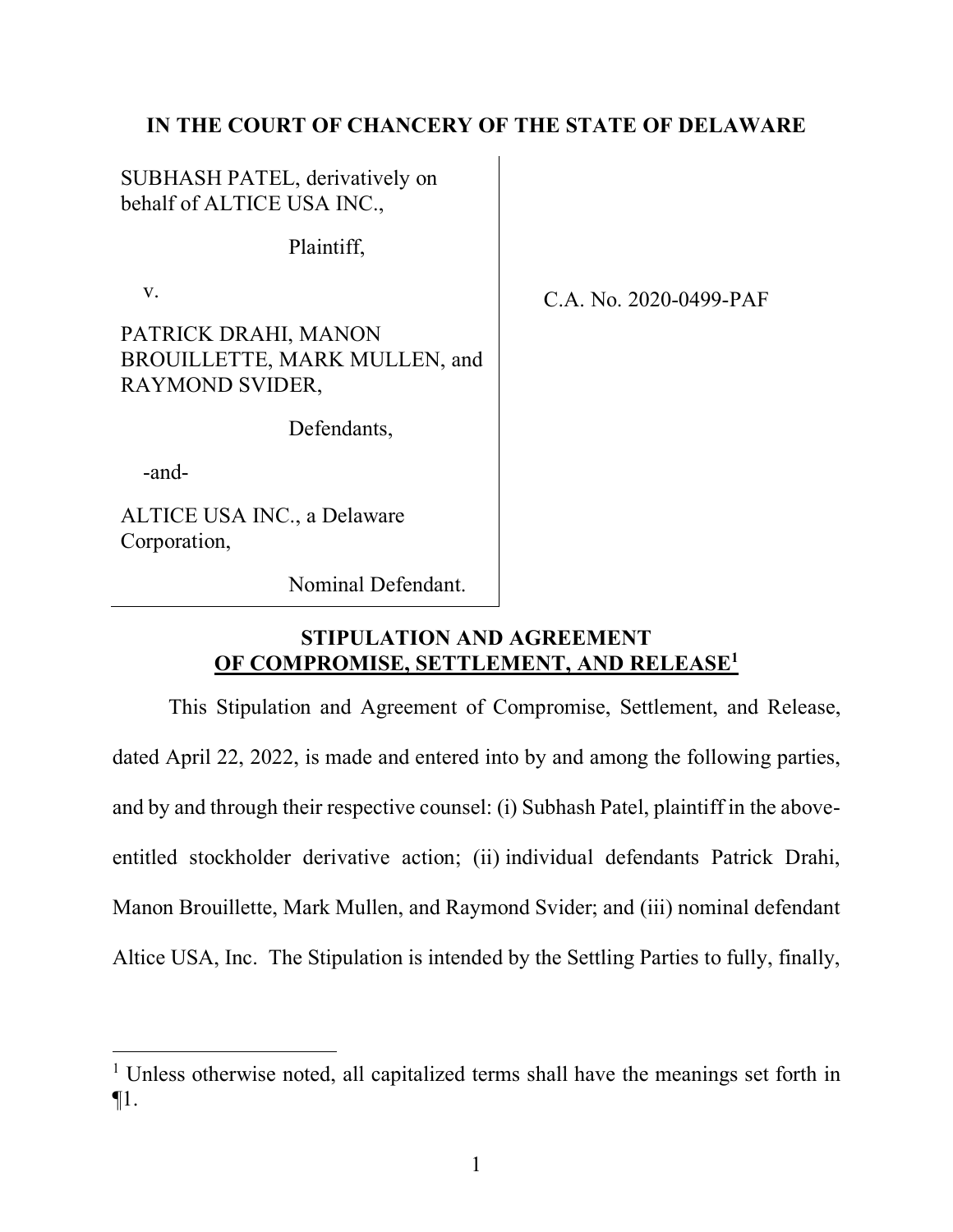and forever resolve, discharge, and settle the Released Claims (as defined below in ¶1.33) upon Court approval and subject to the terms and conditions hereof.

## **I. PROCEDURAL BACKGROUND**

#### **A. The Books and Records Demands**

By letters dated November 25, 2019 and February 20, 2020, counsel for Plaintiff made demands on Altice USA for the inspection of certain non-public, Board-level, and senior officer-level corporate books and records pursuant to 8 *Del. C.* § 220. The Books and Records Demands sought to investigate, among other things, alleged breaches of fiduciary duties and waste of corporate assets in connection with certain transactions the Company entered into with Drahi, including but not limited to the June 7, 2018 Stockholders' Agreement with Next Alt S.À R.L. and A4 S.A., and certain compensation awards, specifically the 2017 Award, 2018 Award, and 2020 Award.

## **B. The Action**

On June 23, 2020, Plaintiff filed a plenary stockholder derivative complaint on behalf of Altice USA in this Court, asserting claims for breach of fiduciary duties and waste of corporate assets under Delaware law. The Complaint alleged that Drahi, as controlling stockholder, and the Committee Defendants, as directors of the Company, breached their fiduciary duties and wasted corporate assets in approving the Awards to Drahi, which Plaintiff alleged were not entirely fair to the Company. The Complaint alleged that Individual Defendants are liable to Altice USA for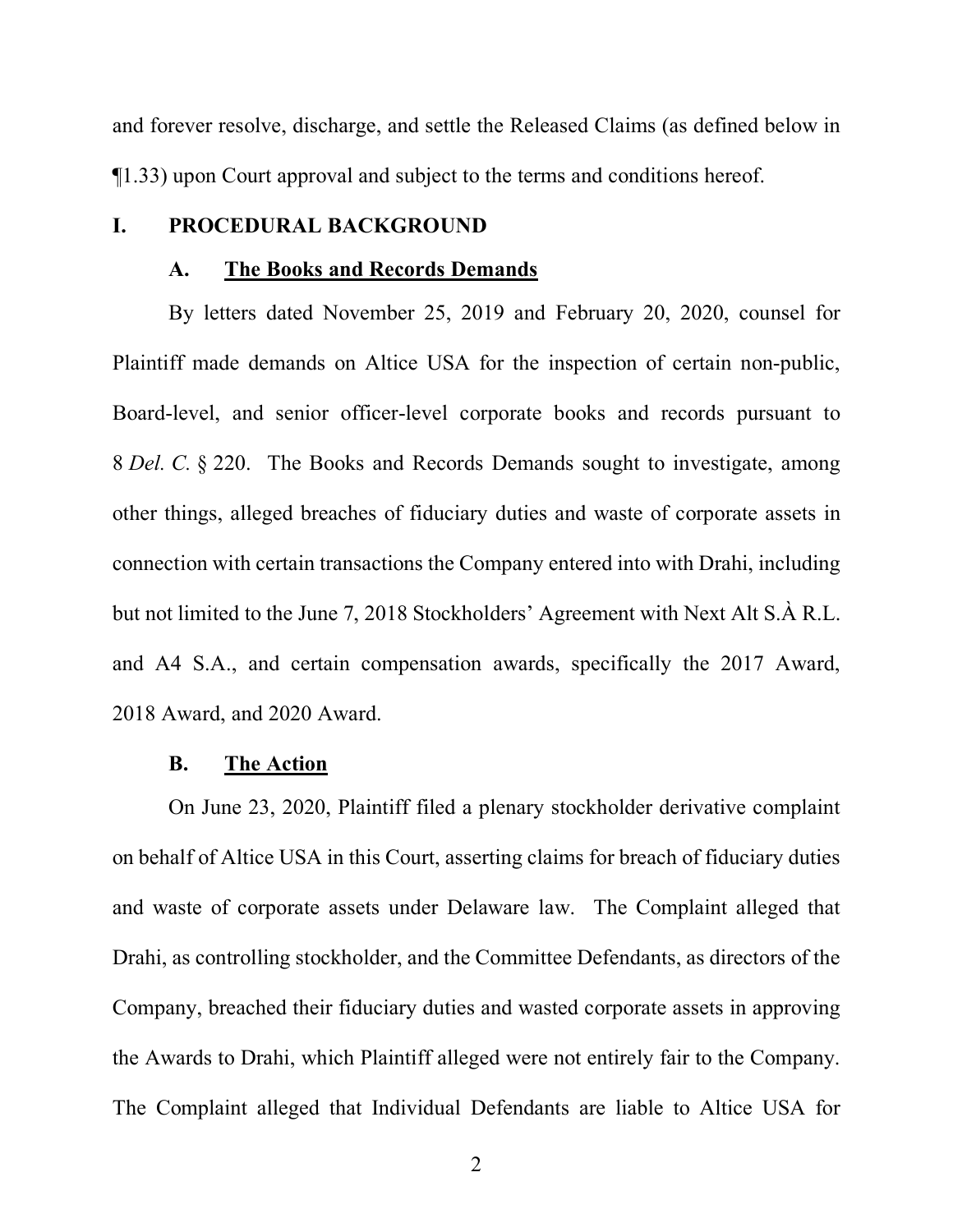damages resulting from the Awards, including rescissory damages and disgorgement. On October 15, 2020, the parties filed a stipulation to dismiss defendant Next Alt S.à r.l. without prejudice. On October 15, 2020, Defendants Drahi, Svider, Mullen, and Brouillette filed their Answers and Affirmative Defenses to Plaintiff's Complaint. On March 9, 2021, the Court entered an Order Governing Case Schedule establishing deadlines for fact and expert discovery, summary judgment briefing, and other pre-trial matters, and setting a trial date of October 3, 2022.

## **C. Discovery**

From October 2020 through December 2021, the Individual Defendants and the Company produced to Plaintiff documents and information in response to Plaintiff's discovery requests related to the allegations in the Complaint and applicable defenses, which Plaintiff reviewed and analyzed. In total, the Individual Defendants produced over 35,000 responsive documents, comprising over 162,000 pages. Plaintiff also produced multiple sets of documents in response to Defendants' discovery requests. Collectively, Plaintiff and the Individual Defendants propounded and exchanged written responses to dozens of interrogatories, including numerous supplemental responses from all parties. The parties also prepared extensively for the depositions of ten fact witnesses, all of which were noticed and scheduled to take place in early 2022. Plaintiff also served a subpoena on non-party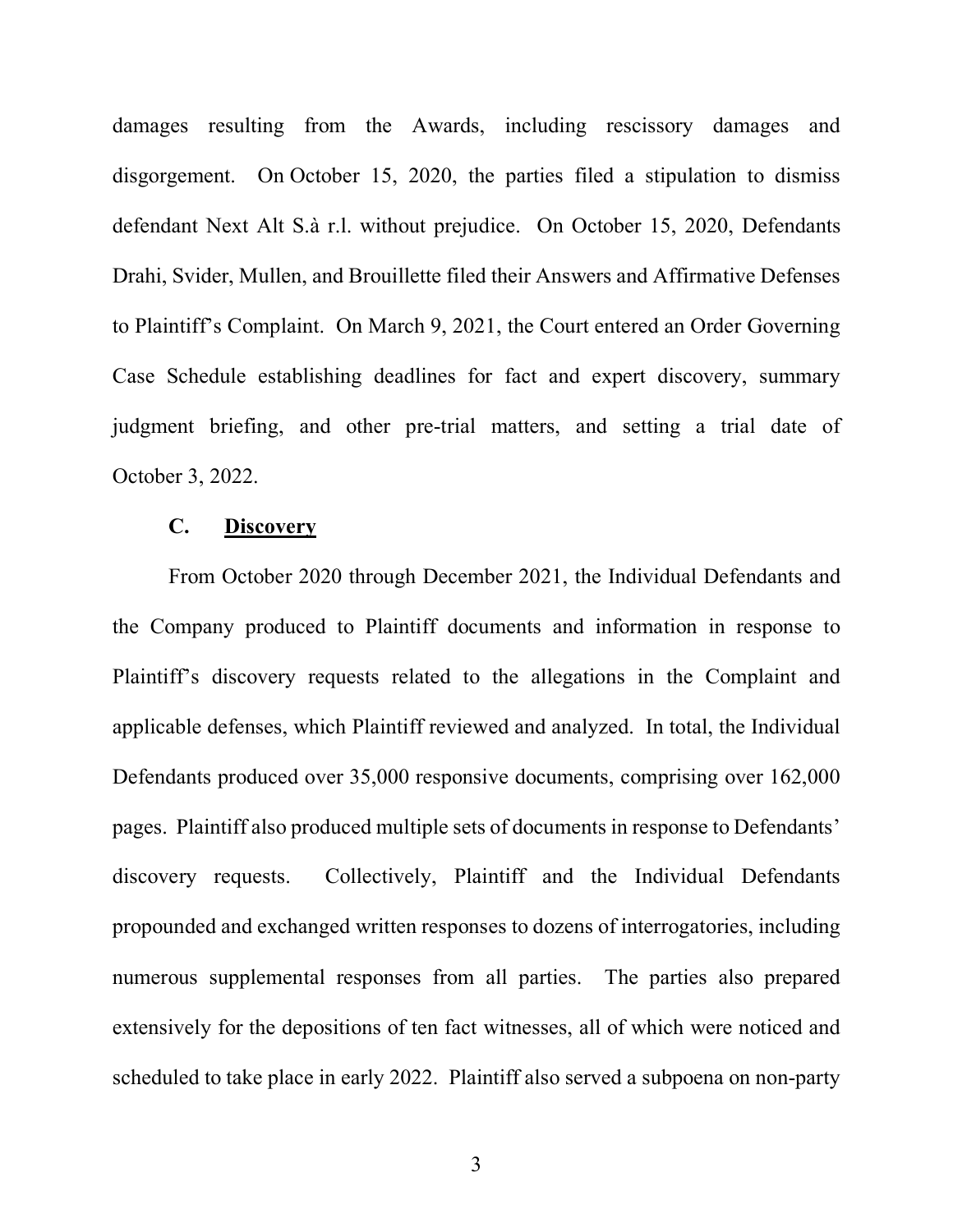Sotheby's, Inc. to obtain the relevant communications of Charles Stewart, former Co-President and Chief Financial Officer and current director of Altice.

### **D. Settlement Negotiations**

In March 2021, the Settling Parties began engaging in settlement discussions to explore a potential resolution of the Action. Initial settlement talks were unsuccessful, but the Settling Parties made further progress and continued negotiations thereafter. Over the next several months, with discovery ongoing, the Settling Parties engaged in good faith and extensive negotiations over Plaintiff's settlement demands, including exchanging various proposals for corporate governance reform enhancements and rescissory relief. These conversations did not result in an agreement.

The Settling Parties reengaged in settlement discussions in early January 2022. Ultimately, following the extensive, arm's-length negotiations, on January 19, 2022, the Settling Parties reached an agreement-in-principle to settle the Action. The settlement terms include partial rescission and disgorgement of the Awards and requirements for the Company to adopt and implement certain Corporate Governance Policies set forth in ¶3 herein, subject to Court approval.

Prior to reaching an agreement on the material terms of the Settlement, the Parties did not negotiate the amount of attorneys' fees to be requested in any petition by Plaintiff and his counsel for an award of attorneys' fees and expenses.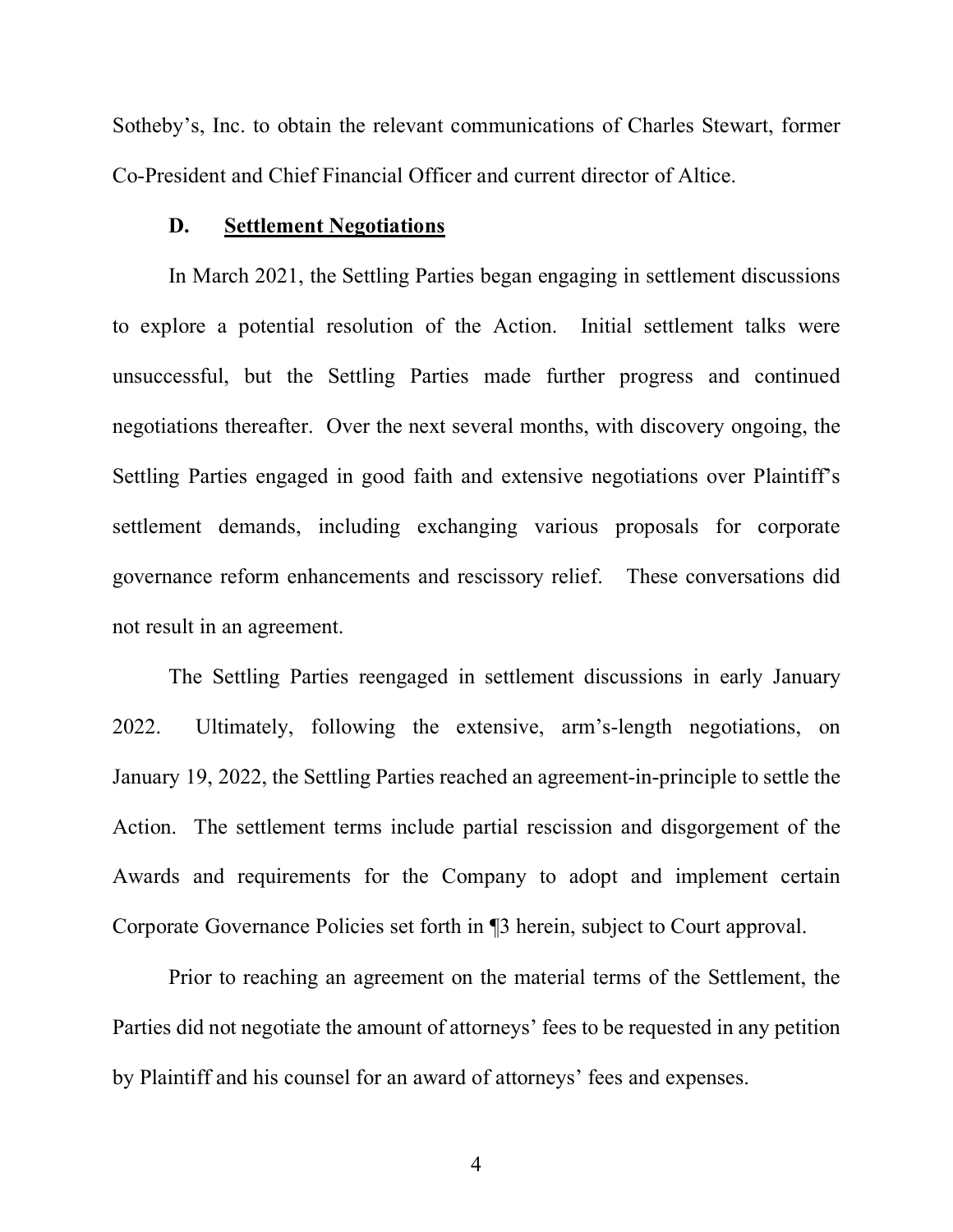# **II. CLAIMS OF THE STOCKHOLDER AND BENEFITS OF SETTLEMENT**

Plaintiff and his counsel believe that the claims asserted in the Action have merit but recognize and acknowledge the expense of continued proceedings necessary to prosecute the Action against the Settling Defendants through trial and potential appeal. Plaintiff and his counsel have considered the uncertain outcome and the risk of any litigation, especially in complex actions such as the Action, as well as the difficulties and delays inherent in such litigation. Plaintiff's Counsel are also mindful of the inherent problems of proof of, and possible defenses to, the claims asserted in the Action based upon review of the discovery produced by the Settling Defendants and the Company. Based on Plaintiff's and his counsel's evaluation of these considerations and the extensive evidentiary record, they have determined that the Settlement set forth in this Stipulation will provide substantial value and benefits to Altice USA and its stockholders.

# **III. THE SETTLING DEFENDANTS' DENIALS OF WRONGDOING AND LIABILITY**

The Settling Defendants have denied and continue to expressly deny each of the claims and contentions alleged by Plaintiff. The Settling Defendants have denied and continue to expressly deny all allegations of wrongdoing or liability against them or any of them arising out of, based upon, or related to any of the conduct, statements, acts, or omissions alleged, or that could have been alleged in the Action.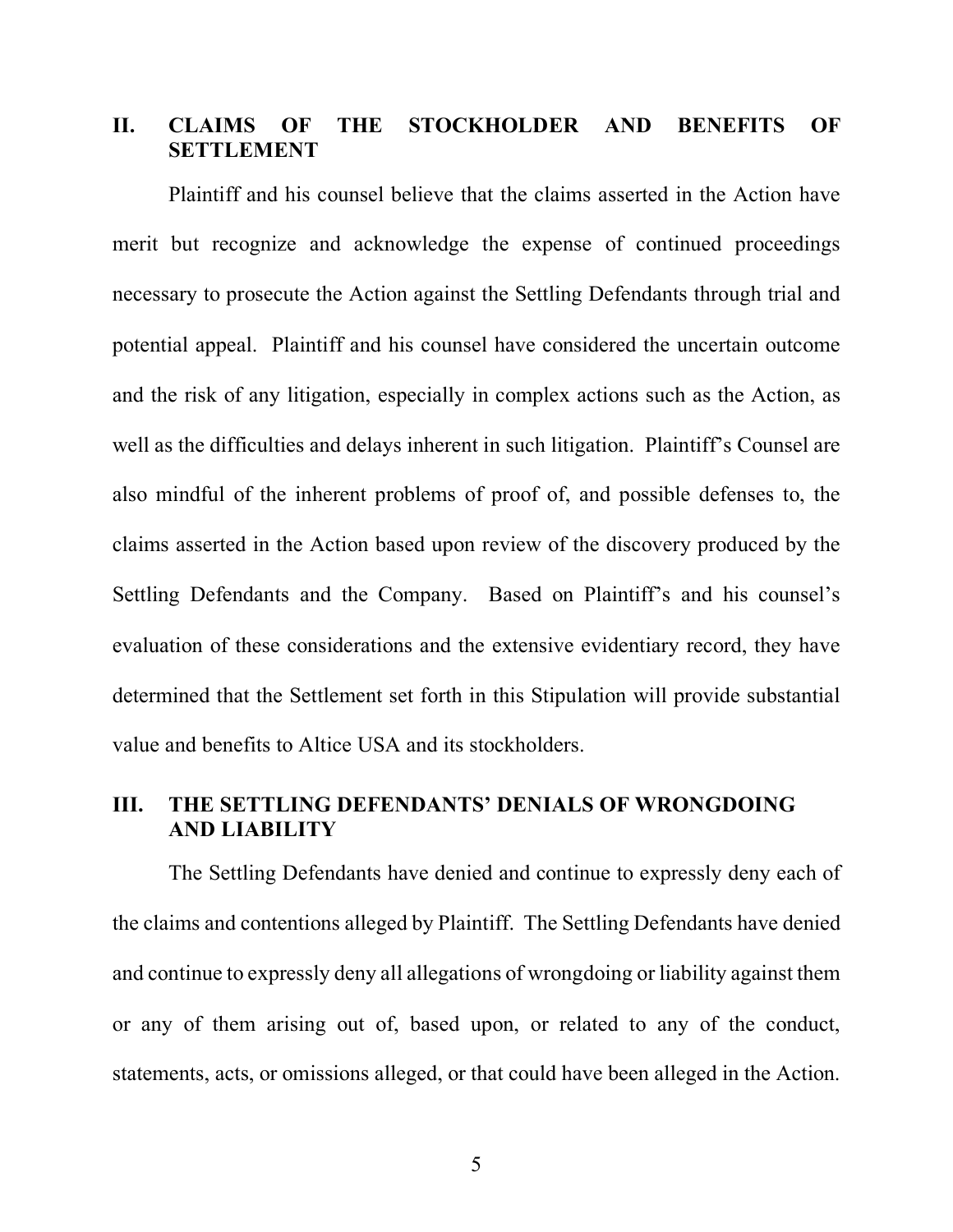Without limiting the foregoing, the Settling Defendants have denied and continue to deny, among other things, that they breached their fiduciary duties or any other duty owed to Altice USA or its stockholders, or that the Company or its stockholders suffered any damage or were harmed as a result of any conduct alleged in the Action or otherwise. The Settling Defendants have further asserted and continue to assert that at all relevant times, they acted in good faith and in a manner they reasonably believed to be in the best interests of Altice USA and its stockholders.

Nonetheless, the Settling Defendants also have taken into account the expense, uncertainty, and risks inherent in any litigation, especially in complex cases like this Action, and that the proposed Settlement would, among other things: (a) bring to an end the expenses, burdens, and uncertainties associated with the continued litigation of the claims asserted in the Action; (b) finally put to rest those claims; and (c) confer substantial benefits upon them, including further avoidance of disruption of their duties due to the pendency and defense of this Action. Therefore, the Settling Defendants have determined that it is desirable and beneficial that the Derivative Matters and all of the Settling Parties' disputes related thereto, be fully and finally settled in the manner and upon the terms and conditions set forth in this Stipulation. Pursuant to the terms set forth below, this Stipulation (including all of the Exhibits hereto) shall in no event be construed as or deemed to be evidence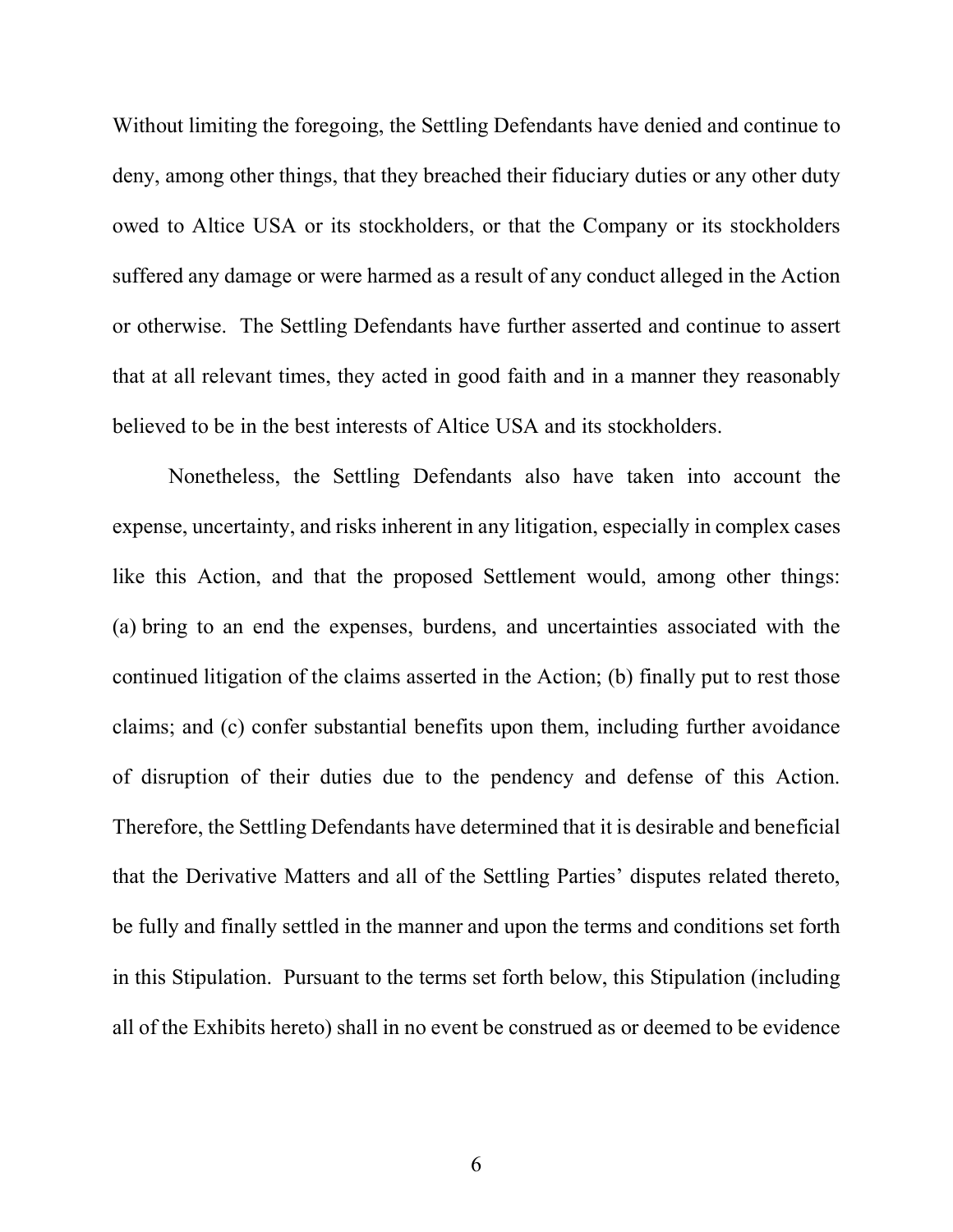of an admission or concession by the Settling Defendants with respect to any claim of fault, liability, wrongdoing, or damage whatsoever.

## **IV. BOARD APPROVAL OF THE SETTLEMENT**

The Board reviewed the proposed Settlement and, in an exercise of its independent business judgment, will issue a resolution that the Settlement and its terms provide a substantial benefit to, and are in the best interests of, the Company and its stockholders. A copy of the Board's resolution will be provided to Plaintiff's Counsel.

With the exception of  $\P$ 3.1, the Board acknowledges that Plaintiff, through this Action and the Settlement, caused the Consideration (¶2) and was a material factor in the adoption and/or maintenance of the Corporate Governance Policies (¶3).

## **V. TERMS OF STIPULATION AND AGREEMENT OF SETTLEMENT**

NOW, THEREFORE, IT IS HEREBY STIPULATED AND AGREED by and among Plaintiff (for himself and derivatively on behalf of Altice USA), by and through his attorneys of record, and the Settling Defendants and Altice USA, by and through their respective attorneys of record, that in exchange for the Consideration (¶2) and the Corporate Governance Policies (¶3) set forth below, the Derivative Matters and Released Claims shall be fully, finally, and forever compromised, settled, discharged, relinquished, and released, and the Action shall be dismissed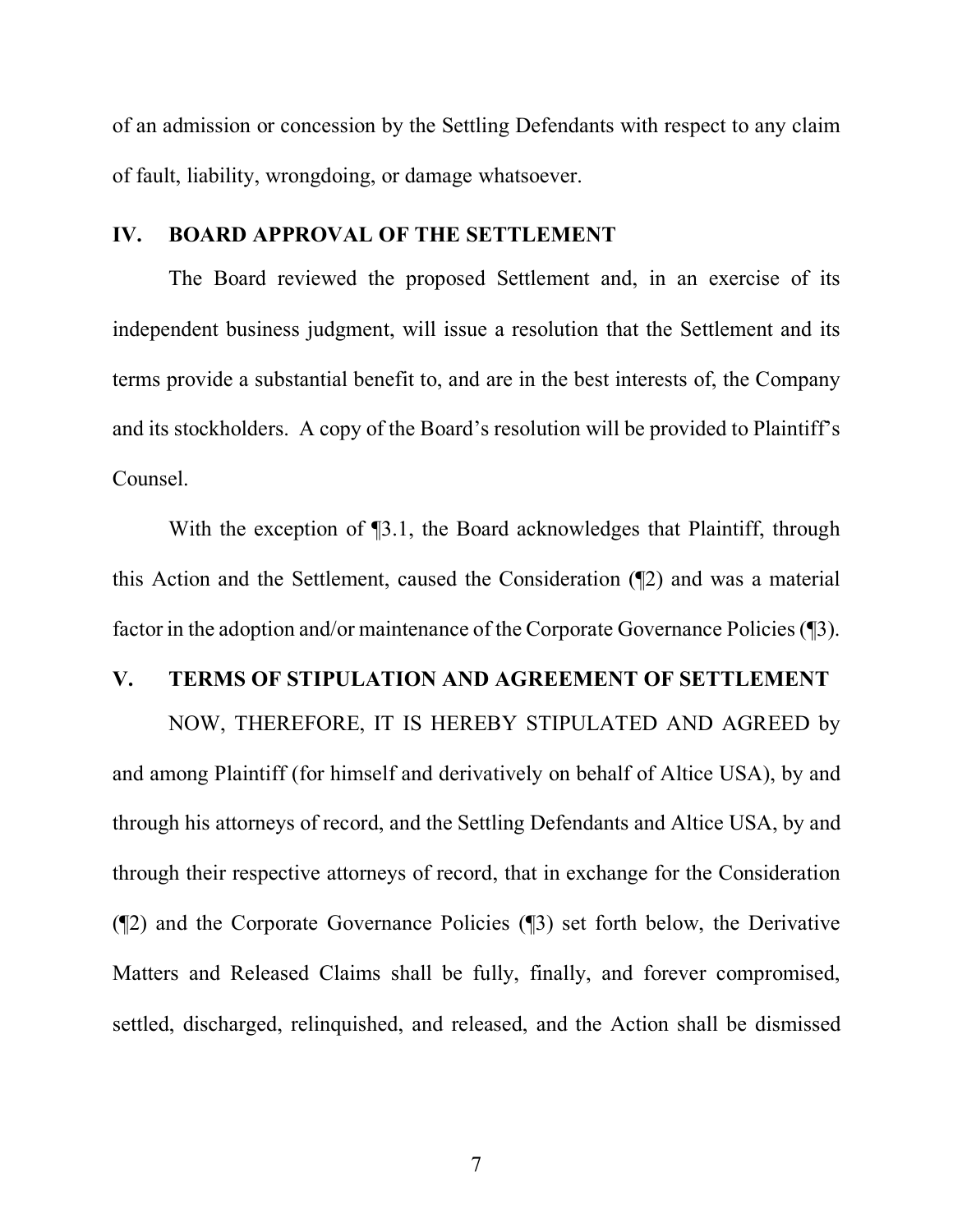with prejudice as to the Settling Defendants, upon and subject to the terms and conditions of this Stipulation, as follows:

#### **1. Definitions**

As used in this Stipulation, the following terms have the meanings specified below:

1.1 "Action" means the above-captioned action, *Patel v. Drahi*, C.A. No. 2020-0499-PAF, pending in this Court.

1.2 "Altice USA" or the "Company" means Altice USA, Inc., including, but not limited to, its predecessors, successors, partners, joint ventures, subsidiaries, affiliates, divisions, and assigns.

1.3 "Altice USA's Counsel" means any counsel of record that have appeared in this Action or rendered legal services to Altice USA in connection with any of the Derivative Matters.

1.4 "Approval Date" means the date on which the Court enters the Order and Final Judgment.

1.5 "Award" or "Awards" mean the 2017 Award, the 2018 Award, and the 2020 Award, individually or collectively as the context may require.

1.6 "2017 Award" means the options to purchase 600,604 shares of the Company's Class A common stock awarded to Drahi on or around December 30, 2017 under the Company's 2017 Long-Term Incentive Plan.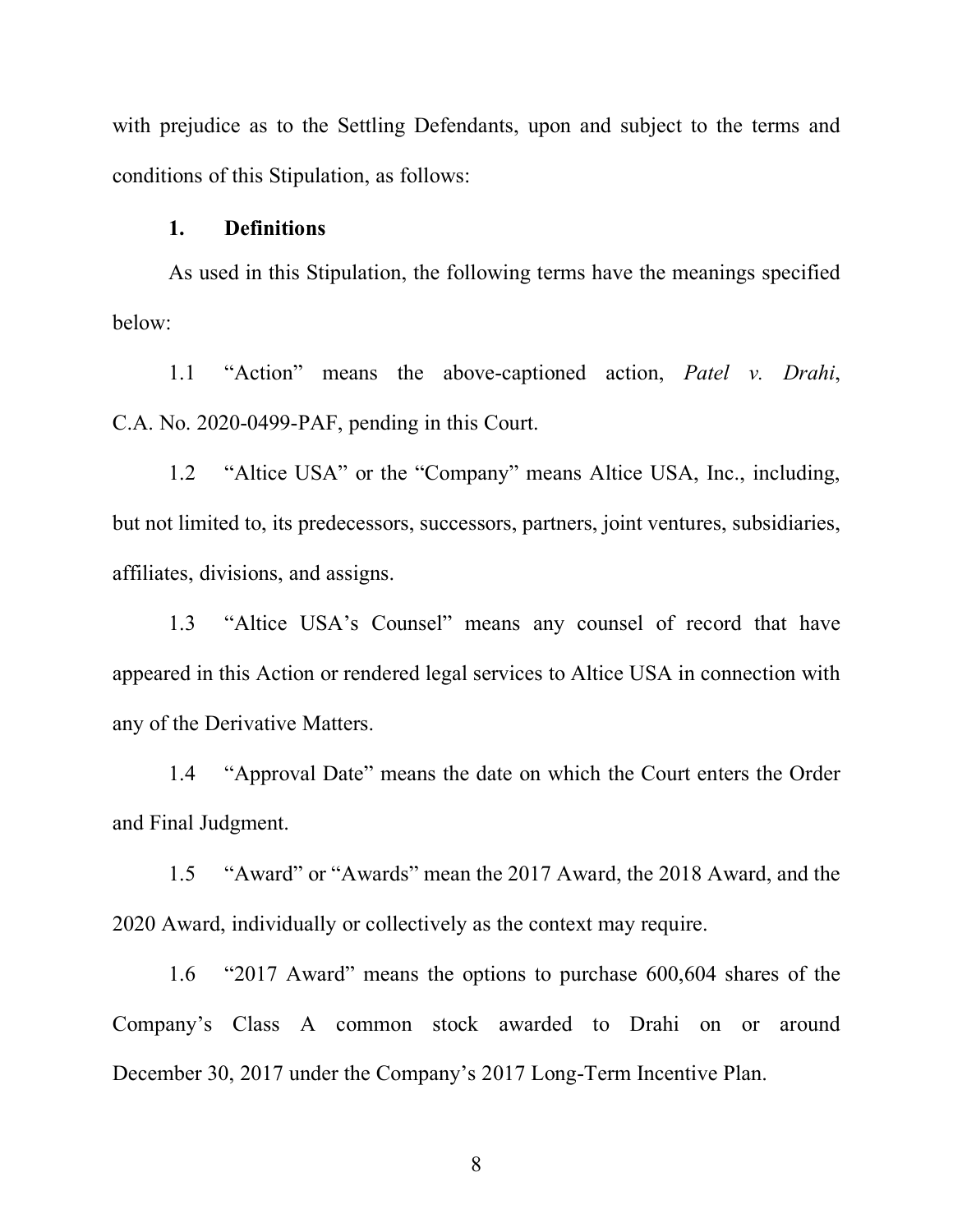1.7 "2018 Award" means the options to purchase 1,337,400 shares of the Company's Class A common stock awarded to Drahi on or around December 19, 2018 under the Company's 2017 Long-Term Incentive Plan.

1.8 "2020 Award" means both the 2020 PSU Award and the 2020 Stock Option Award.

1.9 "2020 PSU Award" means the performance stock units covering 1,189,973 shares of the Company's Class A common stock awarded to Drahi on or around January 29, 2020 under the Amended and Restated 2017 Long-Term Incentive Plan.

1.10 "2020 Stock Option Award" means the options to purchase 4,000,000 shares of the Company's Class A common stock at an exercise price of \$28.36 per share awarded to Drahi on or around January 29, 2020 under the Company's Amended and Restated 2017 Long-Term Incentive Plan.

1.11 "Board" means the board of directors of Altice USA.

1.12 "Books and Records Demands" means the demands for inspection of corporate books and records to Altice USA pursuant to 8 *Del. C.* § 220, dated November 29, 2019 and February 20, 2020, respectively.

1.13 "Change of Control" means the sale of all or substantially all the assets of the Company; any merger, restructuring, consolidation, or acquisition of the Company with, by or into another corporation, entity or person that results in a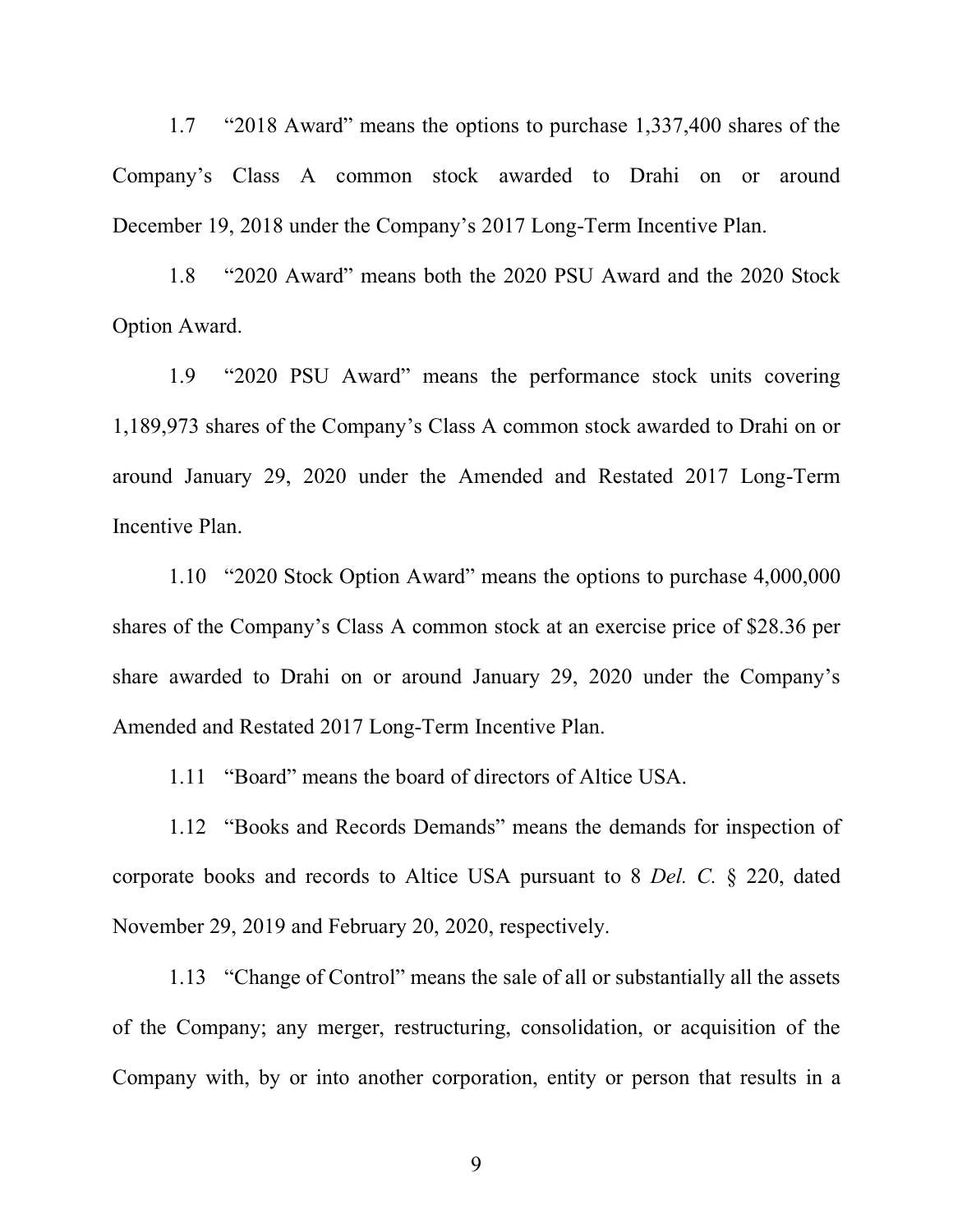change in the ownership of more than fifty percent (50%) of the voting capital stock of the Company; or any change in the ownership of more than fifty percent (50%) of the voting capital stock of the Company in one or more related transactions.

1.14 "Committee Defendants" means defendants Mark Mullen, Manon Brouillette, and Raymond Svider.

1.15 "Complaint" means the plenary stockholder derivative complaint filed on June 23, 2020 in the Action.

1.16 "Court" means the Court of Chancery of the State of Delaware.

1.17 "Current Stockholders" means any Person or Persons who are record or beneficial owners of Altice USA common stock as of the close of business on the date of this Stipulation.

1.18 "Defendants" means Patrick Drahi, Manon Brouillette, Mark Mullen, and Raymond Svider.

1.19 "Defendants' Counsel" means any counsel of record that have appeared in this Action or rendered legal services to any of the Settling Defendants in connection with the Derivative Matters.

1.20 "Derivative Matters" means both the Action and the Books and Records Demands.

1.21 "Effective Date" means the first date by which all of the events and conditions specified in ¶7.1 of this Stipulation have been met and have occurred.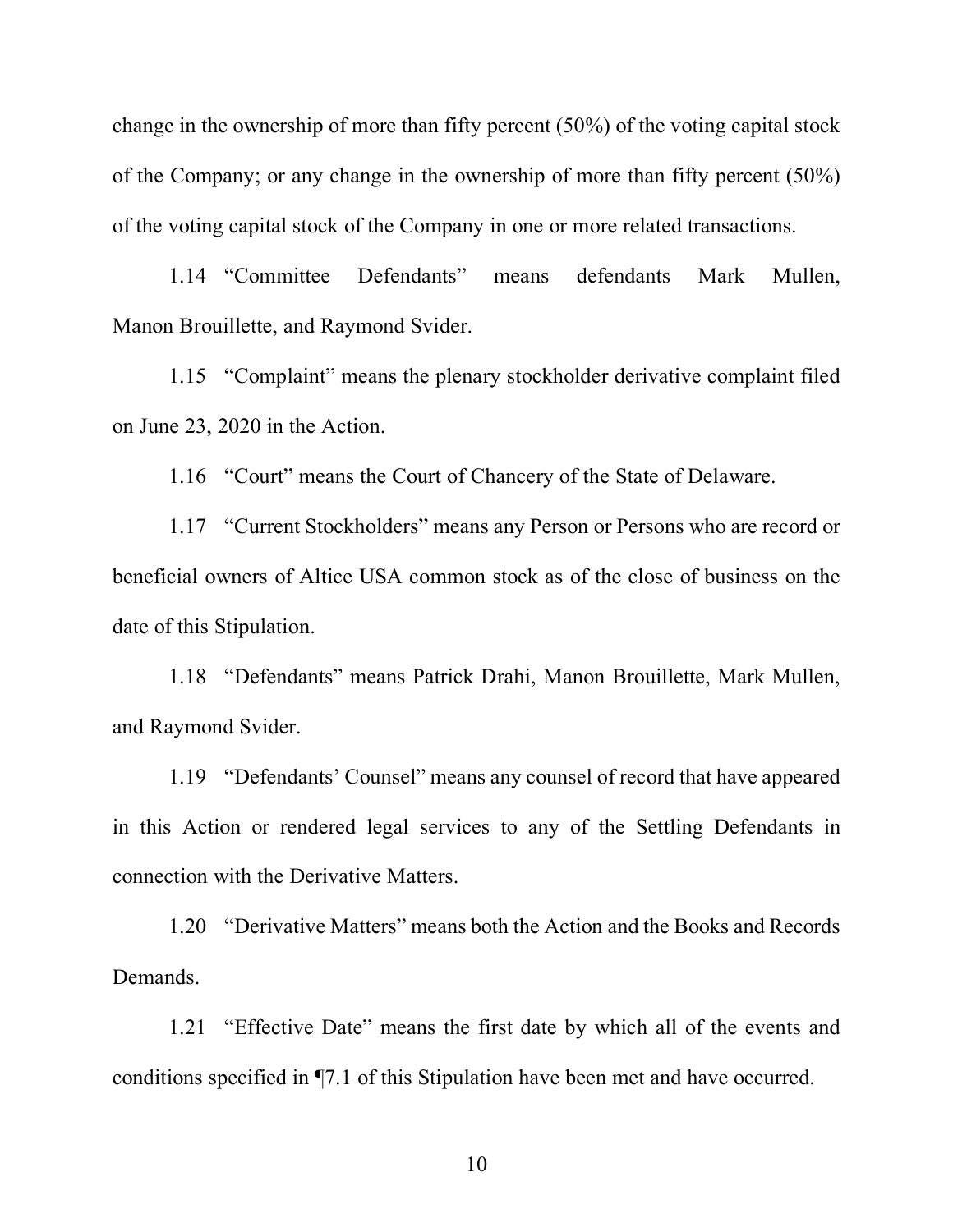1.22 "Final" means the expiration of all time to seek appeal or other review of the Order and Final Judgment, or if any appeal or other review of such Order and Final Judgment is filed and not dismissed, after such Order and Final Judgment is upheld on appeal in all material respects and is no longer subject to further review or reargument to the Delaware Supreme Court or U.S. Supreme Court.

1.23 "Individual Defendants" means Patrick Drahi, Manon Brouillette, Mark Mullen, and Raymond Svider.

1.24 "Notice" means the Notice of Pendency and the Settlement of the Action substantially in the form annexed hereto as Exhibit B.

1.25 "Order and Final Judgment" means the Order and Final Judgment substantially in the form attached to this Stipulation as Exhibit C, approving the terms of the Settlement set forth in this Stipulation, dismissing this Action with prejudice, and providing for release of the Released Claims.

1.26 "Person" or "Persons" mean an individual, corporation, limited liability company, professional corporation, limited liability partnership, partnership, limited partnership, association, joint venture, joint stock company, estate, legal representative, trust, unincorporated association, government or any political subdivision or agency thereof, and any other business or legal entity, and each of their spouses, heirs, predecessors, successors, representatives, or assignees.

1.27 "Plaintiff" means Subhash Patel.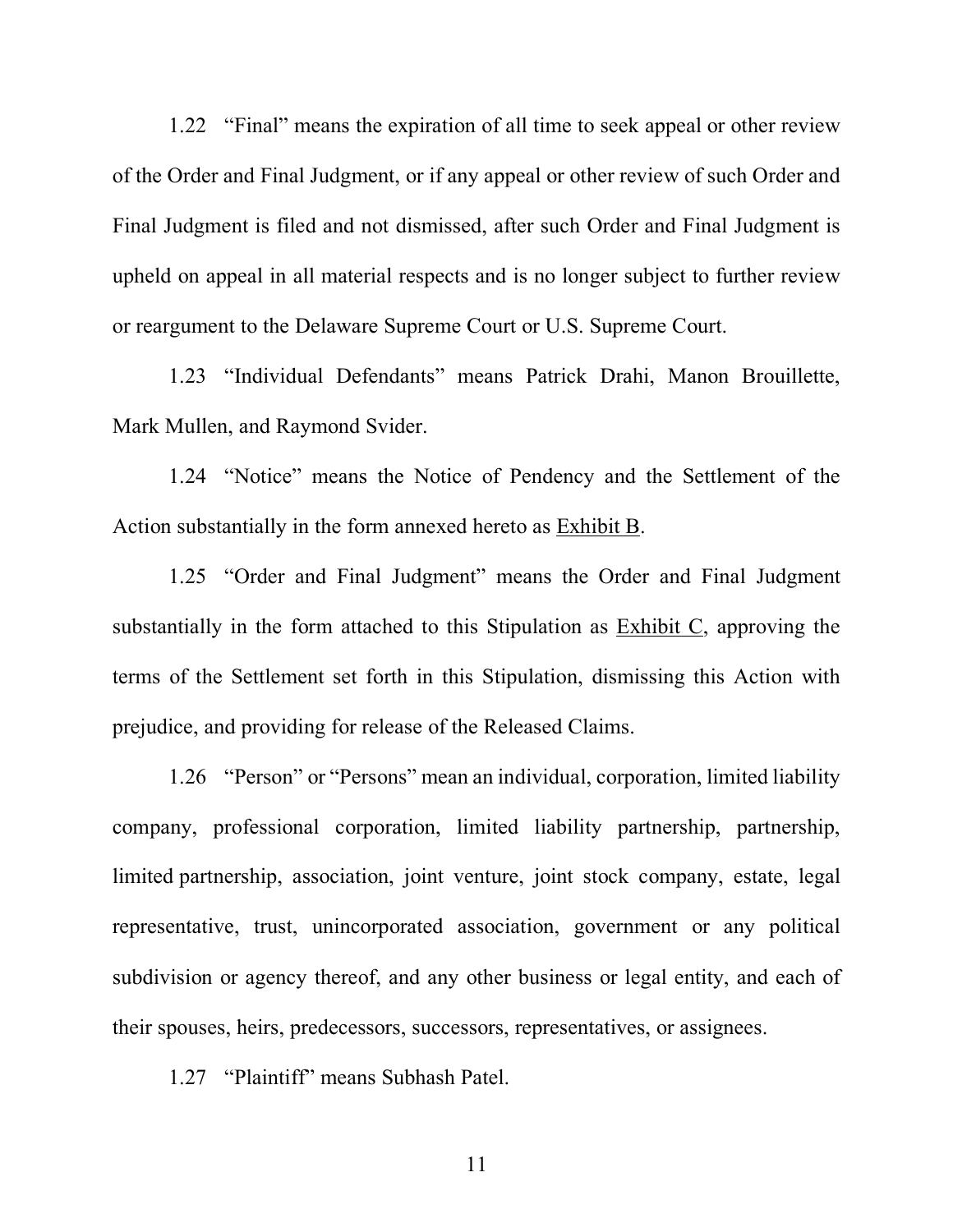1.28 "Plaintiff's Counsel" means any counsel of record that have appeared in this Action or rendered legal services to Plaintiff in connection with the Derivative Matters.

1.29 "Released Defendant Parties" means, whether or not each or all of the following Persons or entities were named, served with process, or appeared in the Action, the Settling Defendants, the Company, and Next Alt S.à r.l., and their respective successors, successors-in-interest, predecessors, predecessors-in-interest, parents, subsidiaries, affiliates, partners, directors, employees, officers, lawyers, advisors, insurers, reinsurers, trustees, executors, heirs, estates, spouses, marital communities, assigns or transferees, and any person or entity acting for or on behalf of any of them and each of them.

1.30 "Released Plaintiff Parties" means Plaintiff, Plaintiff's Counsel, and their respective successors, successors-in-interest, predecessors, predecessors-in interest, parents, subsidiaries, affiliates, partners, directors, employees, officers, lawyers, advisors, insurers, reinsurers, trustees, executors, heirs, estates, spouses, marital communities, assigns or transferees and any person or entity acting for or on behalf of any of them and each of them.

1.31 "Released Claims Against the Defendant Parties" means any and all manner of claims, demands, rights, liabilities, losses, obligations, duties, costs, debts, expenses, interest, penalties, sanctions, fees, attorneys' fees, actions, potential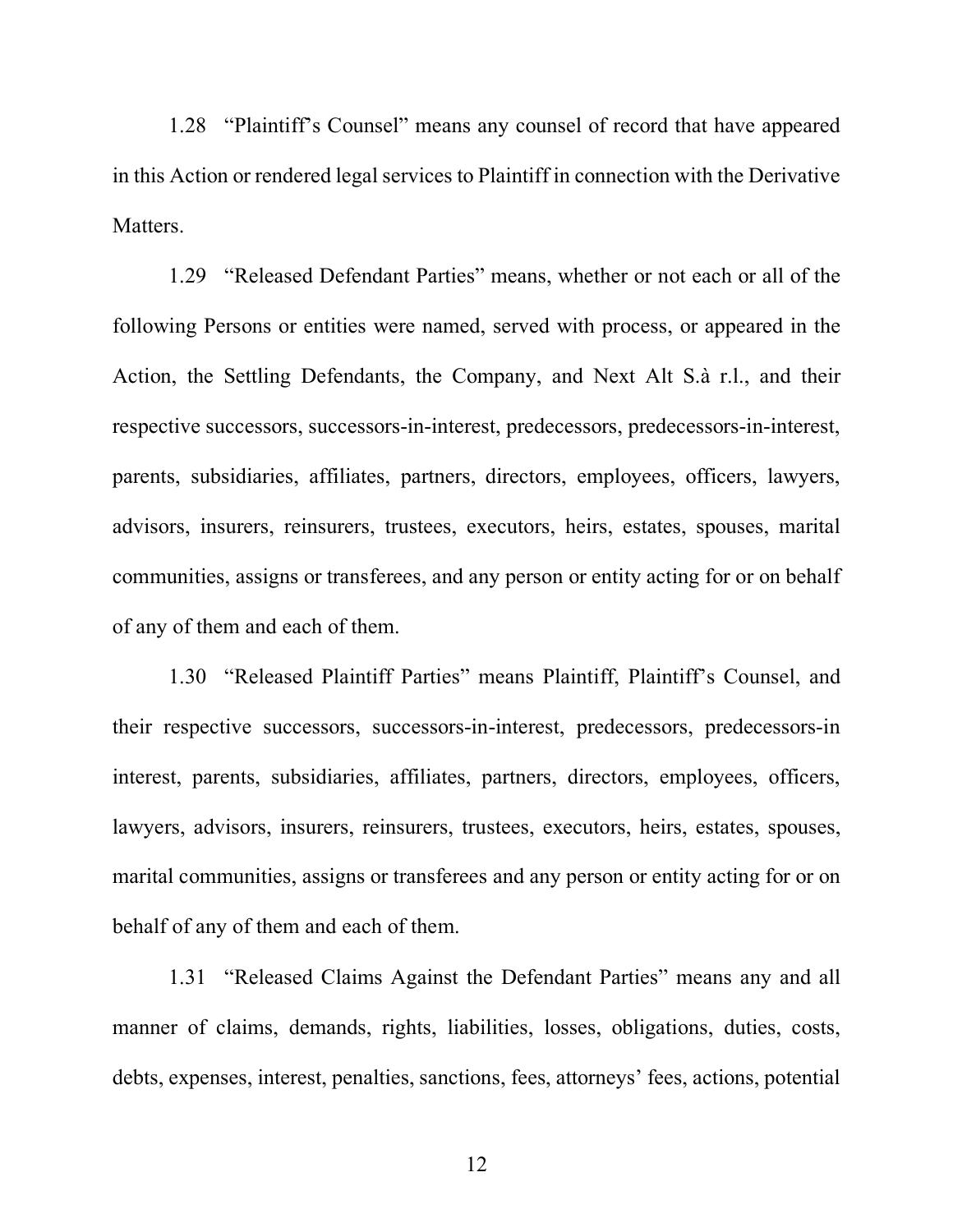actions, causes of action, suits, agreements, judgments, decrees, matters, issues and controversies of any kind, nature, or description whatsoever, whether legal or equitable, known or unknown (as defined in ¶1.40), disclosed or undisclosed, accrued or unaccrued, apparent or nonapparent, foreseen or unforeseen, matured or not matured, suspected or unsuspected, liquidated or not liquidated, fixed or contingent that have been or could have been asserted by the Released Plaintiff Parties in any capacity against the Released Defendant Parties or that Altice USA could have asserted directly against the Released Defendant Parties or that any Altice USA stockholder could have asserted derivatively on behalf of Altice USA against the Released Defendant Parties in any court, tribunal, forum, or proceeding, whether direct, derivative, individual, or class in nature, that are based upon, arise out of, or relate in any way, directly or indirectly to the allegations made in, or the subject matter of, the Action or Books and Records Demand, including, but not limited to: (i) the June 7, 2018 Stockholders' Agreement; (ii) the 2017 Award; (iii) the 2018 Award; and (iv) the 2020 Award, except for claims relating to the enforcement of the Settlement.

1.32 "Released Claims Against the Plaintiff Parties" means any and all manner of claims, demands, rights, liabilities, losses, obligations, duties, costs, debts, expenses, interest, penalties, sanctions, fees, attorneys' fees, actions, potential actions, causes of action, suits, agreements, judgments, decrees, matters, issues and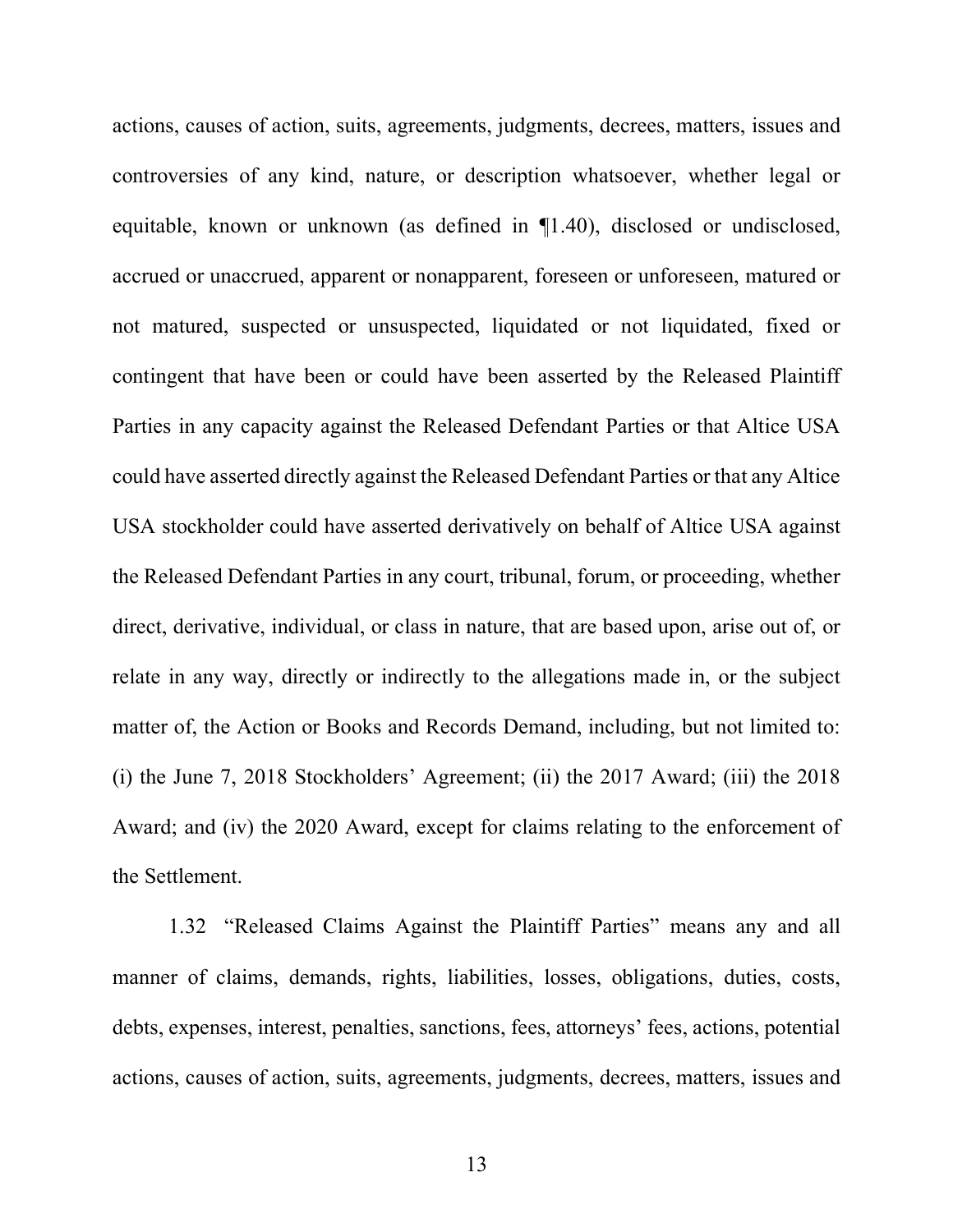controversies of any kind, nature, or description whatsoever, whether legal or equitable, known or unknown (as defined in ¶1.40), disclosed or undisclosed, accrued or unaccrued, apparent or nonapparent, foreseen or unforeseen, matured or not matured, suspected or unsuspected, liquidated or not liquidated, fixed or contingent that have been or could have been asserted by the Released Defendant Parties against the Released Plaintiff Parties in any court, tribunal, forum, or proceeding that are based upon, arise out of, or relate in any way, directly or indirectly to the institution, prosecution, or settlement of the claims against any or all of the Released Defendant Parties and the Company, except for claims relating to the enforcement of the Settlement.

1.33 "Released Claims" means Released Claims Against the Plaintiff Parties and Released Claims Against the Defendant Parties, individually or collectively as the context may require.

1.34 "Released Parties" means the Released Plaintiff Parties and the Released Defendant Parties, individually or collectively as the context may require.

1.35 "Scheduling Order" means an order, substantially in the form annexed to this Stipulation as Exhibit A, scheduling a hearing on the fairness, reasonableness and adequacy of the Settlement and approving the form of Notice and method of, and directing the giving of, Notice of the Settlement to Altice USA stockholders.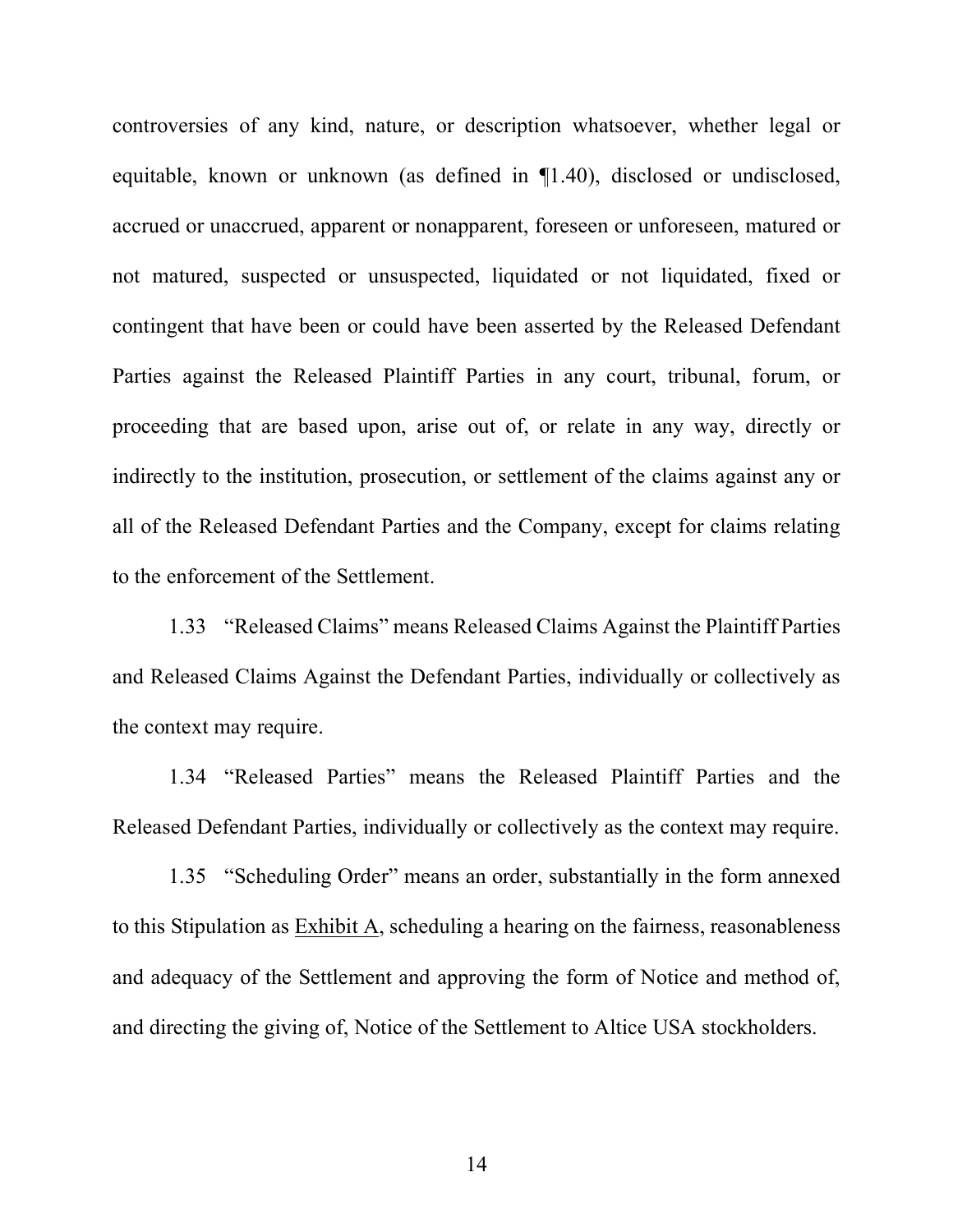1.36 "Settlement" means the terms and conditions contained in this Stipulation.

1.37 "Settling Defendants" means Defendants Patrick Drahi, Next Alt S.à r.l., Manon Brouillette, Mark Mullen, and Raymond Svider.

1.38 "Settling Parties" means the Plaintiff, the Settling Defendants, and Altice USA, individually or collectively as the context may require.

1.39 "Stipulation" means this Stipulation and Agreement of Compromise, Settlement, and Release and its exhibits.

1.40 "Unknown Claims" means any claims that any of the Settling Parties does not know or suspect to exist in his, her, or its favor at the time of the release of the Released Parties, including claims which, if known by him, her, or it, might have affected his, her, or its settlement with, and release of the Released Parties, or might have affected his, her, or its decision not to object to this Settlement. With respect to all Released Claims, the Released Parties stipulate and agree that, upon the Effective Date, the Settling Parties shall be deemed to have, and by operation of the Order and Final Judgment shall have, expressly waived the provisions, rights, and benefits of California Civil Code § 1542, which provides:

**A GENERAL RELEASE DOES NOT EXTEND TO CLAIMS WHICH THE CREDITOR DOES NOT KNOW OR SUSPECT TO EXIST IN HIS OR HER FAVOR AT THE TIME OF EXECUTING THE RELEASE, WHICH IF KNOWN BY HIM OR HER MUST HAVE MATERIALLY AFFECTED HIS OR HER SETTLEMENT WITH THE DEBTOR.**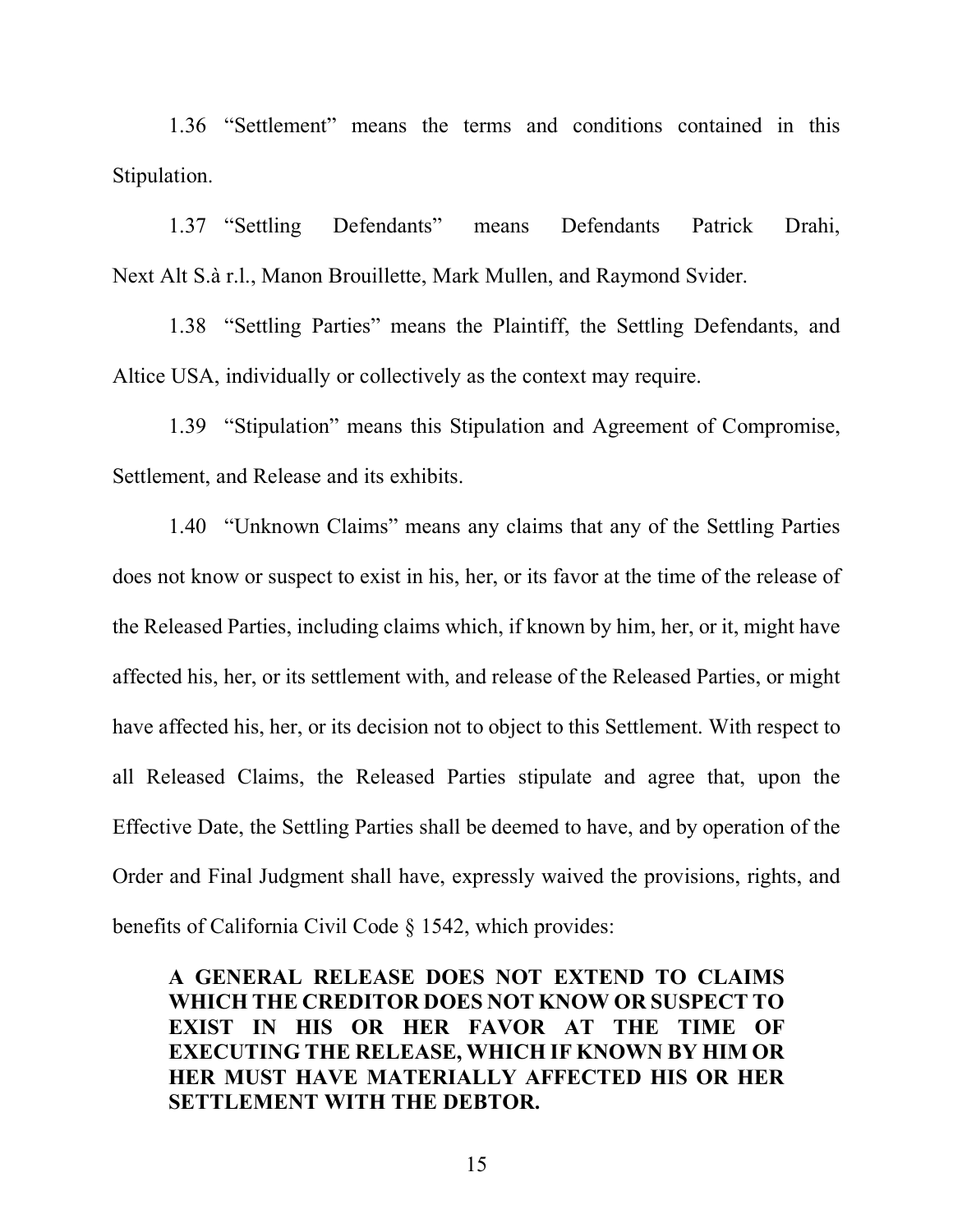Further, with respect to any and all claims released pursuant to ¶5 below, the Settling Parties stipulate and agree that, upon the Effective Date, each of the Released Parties shall expressly waive, and by operation of the Order and Final Judgment shall have expressly waived, any and all provisions, rights, and benefits conferred by any law of any jurisdiction or any state or territory of the United States, or principle of common law, which is similar, comparable, or equivalent to California Civil Code § 1542. The Settling Parties may hereafter discover facts in addition to or different from those which he, she, or it now knows or believes to be true with respect to the subject matter of the Released Claims, known or unknown, suspected or unsuspected, contingent or non-contingent, whether or not concealed or hidden, which now exist, or heretofore have existed, upon any theory of law or equity now existing or coming into existence in the future, including, but not limited to, conduct which is negligent, intentional, with or without malice, or a breach of any duty, law, or rule, without regard to the subsequent discovery or existence of such different facts or additional facts. The Settling Parties acknowledge, and the Altice USA stockholders shall be deemed by operation of the Order and Final Judgment to have acknowledged, that the foregoing waiver was separately bargained for and is a key element of the Settlement of which this release is a part.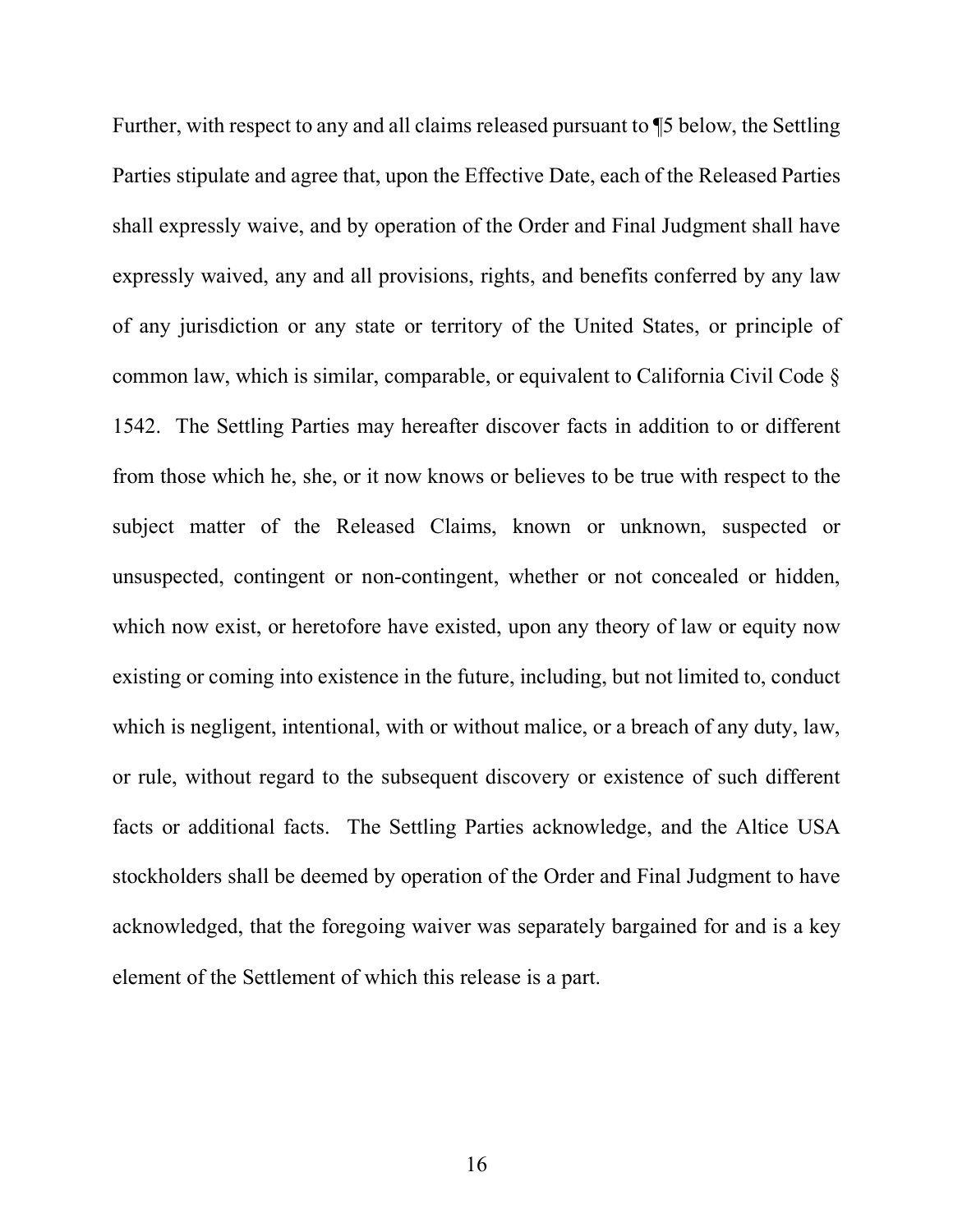#### **2. Consideration**

2.1 Within sixty (60) days of the Effective Date, Drahi and the Board shall take all necessary steps to ensure the following:

(a) Drahi shall remit to the Company the equivalent of 31.25% of the shares that he received upon exercise of the 2017 Award, either in shares or in cash, at his election. If remittance is made in cash, the amount shall be equal to the price of stock as of January 19, 2022 (\$14.82) (*i.e.*, the date of the agreement-inprinciple) multiplied by 97,812 shares.

(b) Drahi's 2018 Award shall be reduced by 628,578 shares (47%), Drahi's option to purchase those 628,578 shares shall be rescinded and cancelled, and Drahi shall relinquish any claim to this reduced portion of the 2018 Award.

(c) Drahi's 2020 Stock Option Award shall be reduced by 1,840,000 shares (46%), Drahi's option to purchase those 1,840,000 shares shall be rescinded and cancelled, and Drahi shall relinquish any claim to this reduced portion of the 2020 Stock Option Award.

(d) Drahi's 2020 PSU Award shall be reduced by 46%, or 547,387 shares, prorated among the \$50 and \$60 performance strike price, and Drahi shall relinquish any claim to this reduced portion of the 2020 PSU Award.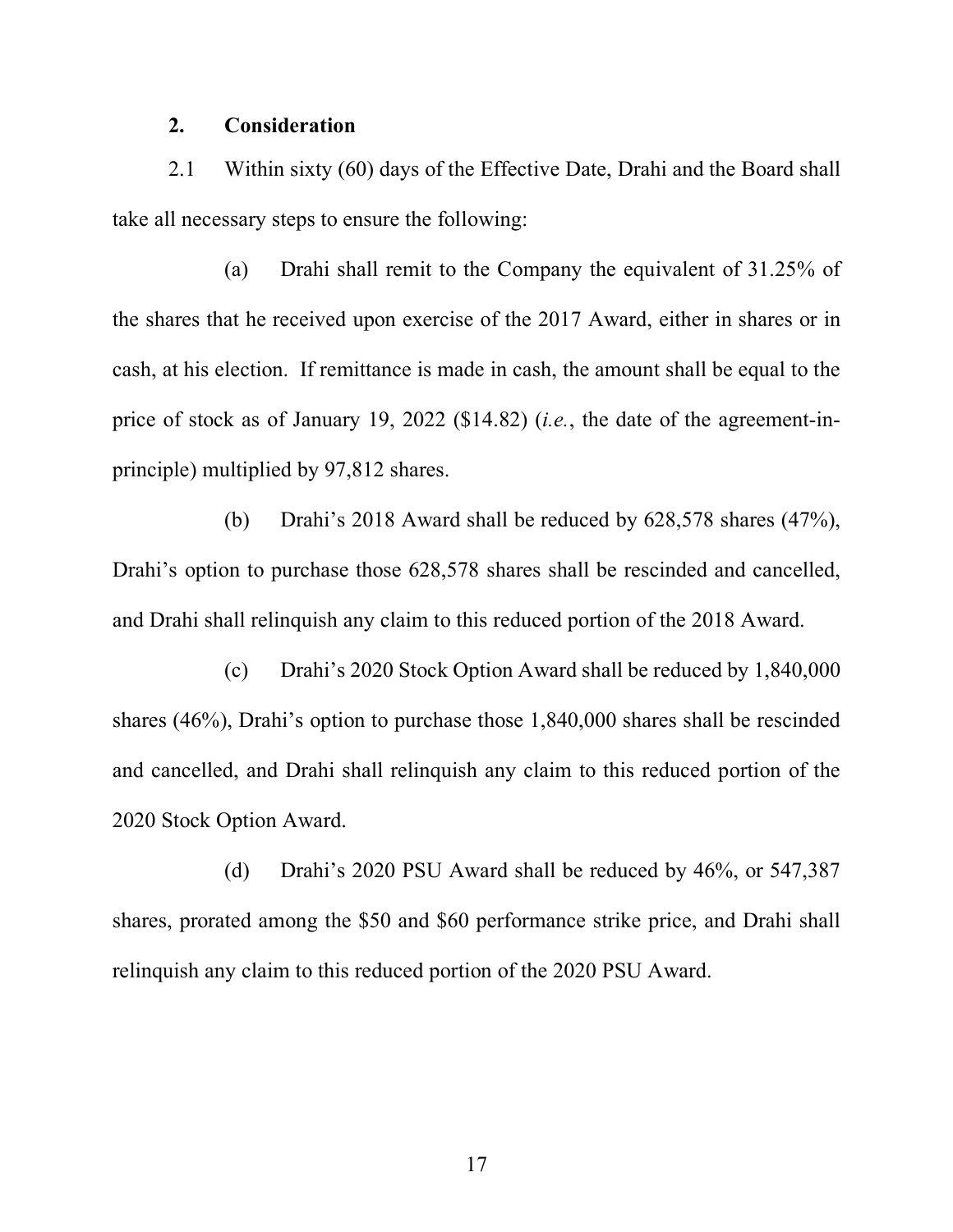2.2 Drahi shall not receive any "make whole" or "replacement" compensation with respect to the rescissions and disgorgement set forth in ¶¶2.1(a)- (d).

2.3 Within sixty (60) days of the Effective Date, the Board (or, where appropriate by designation, the Compensation Committee of the Board) shall adopt resolutions and/or take such steps to ensure the adoption, implementation, and adherence to the Corporate Governance Policies set forth in ¶3 below. In the event any Corporate Governance Policy listed below conflicts with any existing or future law, rule, or regulation (including, but not limited to, regulations of any stock exchange on which the Company's securities are listed), the Company shall not be required to implement or maintain such modification. If any of the modifications or practices requires stockholder approval, then the implementation of such modifications or practices will remain subject to receipt of such approval.

## **3. The Corporate Governance Policies**

3.1 Appointment of New Independent Director. The Settling Parties acknowledge and agree that the Company has, following consultation with Plaintiff's Counsel, already replaced one director on the Compensation Committee (the "Committee") with a new director who meets the standards for independence set by the New York Stock Exchange ("NYSE"). The Settling Parties further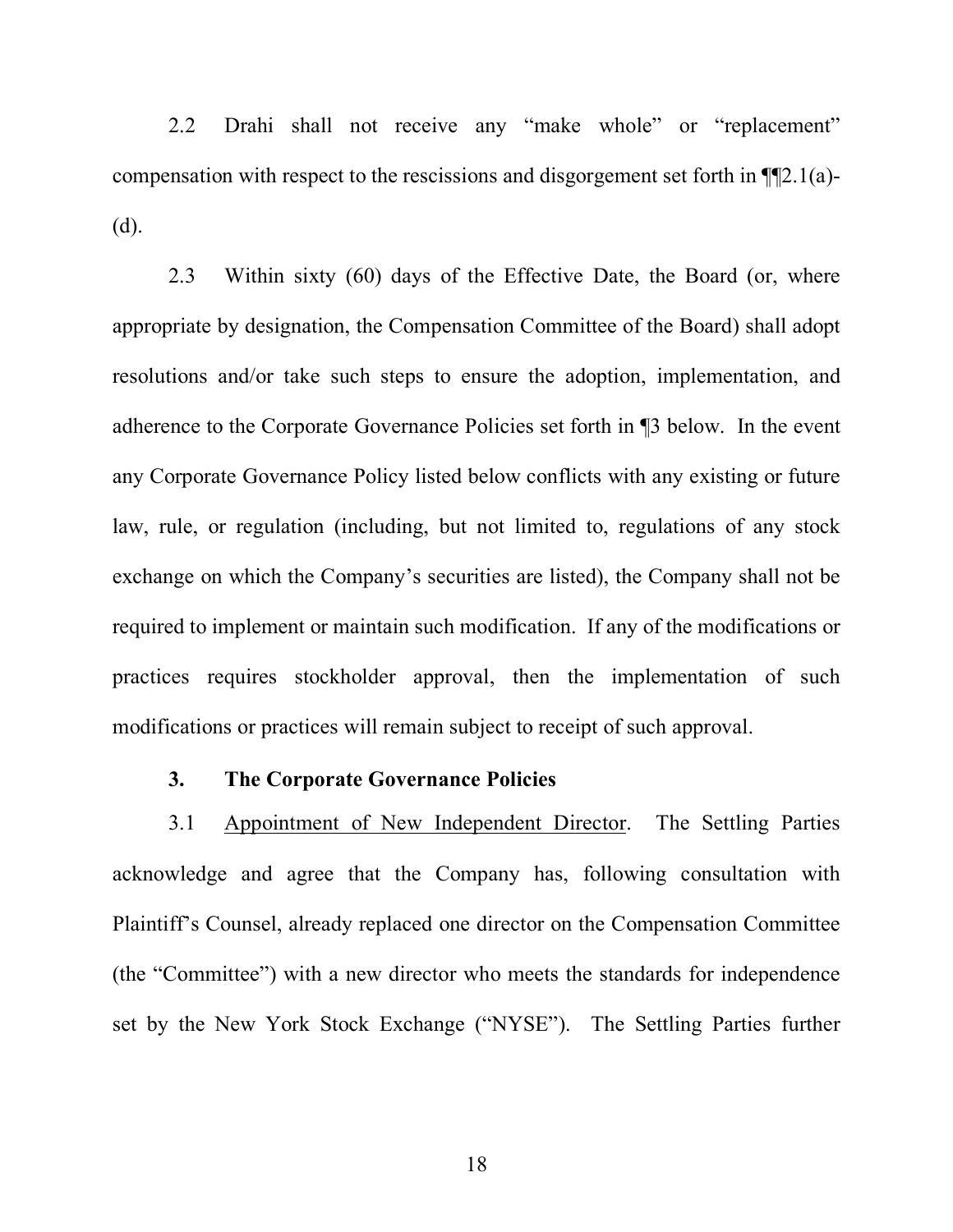acknowledge and agree the Board has reconstituted the Committee by removing the former director and appointing the new director.

3.2 Any future compensation proposal for Drahi shall be subject *ab initio* to the Committee's approval, which shall be comprised as required by NYSE rules.

3.3 The Settling Parties acknowledge and agree that the Board has revised its independent director compensation program to include an annual award of stock options to independent directors.

3.4 Independent Advisor. In evaluating matters pertaining to Drahi's compensation, the Committee shall engage an independent compensation consultant (the "Independent Advisor"). The Independent Advisor shall assist the Committee in carrying out its responsibilities, including with respect to the negotiation and the evaluation of whether Drahi's compensation would be fair and reasonable to the Company. The Independent Advisor shall prepare a report summarizing its analysis and conclusions and submit the report to the Committee.

3.5 As part of its review of any future compensation proposal for Drahi, the Committee shall, among other things, (a) consider the report prepared by the Independent Advisor, and (b) conduct an evaluation of Drahi's performance and the value provided to the Company from his past and contemplated future services.

3.6 Information pertaining to the Committee's review of Drahi's compensation shall be included in the Company's proxy statement.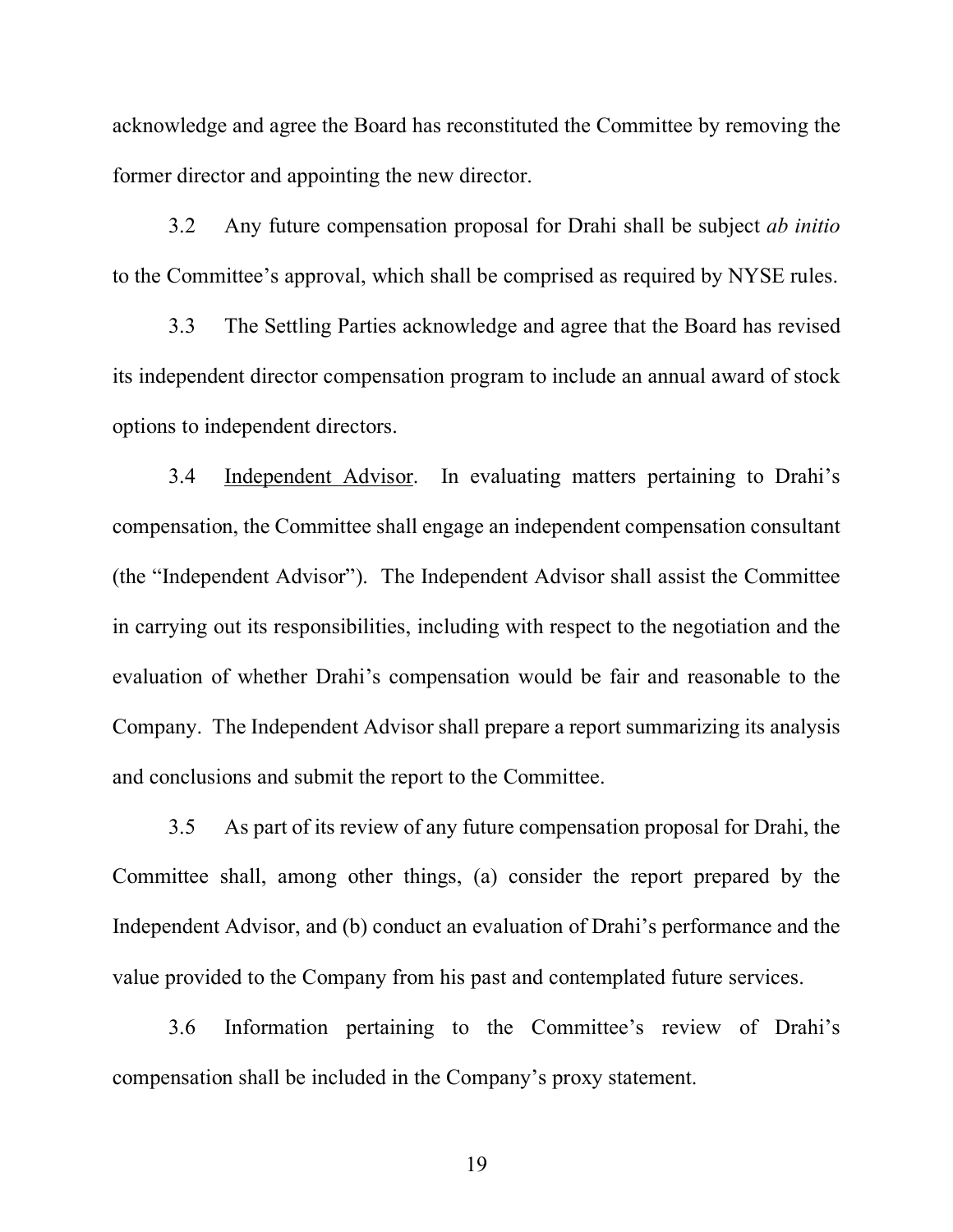3.7 Drahi (and members of his family) shall neither participate in the Committee's review nor attend any portion of any meeting in which Drahi's compensation or performance is discussed.

3.8 The Committee confirms that it shall continue to meet periodically in executive session, as required by its Charter, and shall ensure that appropriate minutes of these sessions are taken.

3.9 The Board shall continue to develop and maintain a viable CEO succession plan.

3.10 The Board shall continue to receive continuing education programs.

3.11 The Board will maintain the Corporate Governance Policies set forth in ¶¶3.2-3.10 for a period of four (4) years, unless the Board, in the exercise of its business judgment, determines in good faith that, due to changed circumstances, any such procedure or practice should be modified, suspended, or discontinued, provided that appropriate disclosure of any such determination, to the extent required, shall be made.

### **4. Settlement Procedures**

4.1 Immediately after execution of this Stipulation, the Settling Parties shall jointly submit the Stipulation and Exhibits to the Court, and shall apply to the Court for entry of the Scheduling Order, in the form annexed as Exhibit A.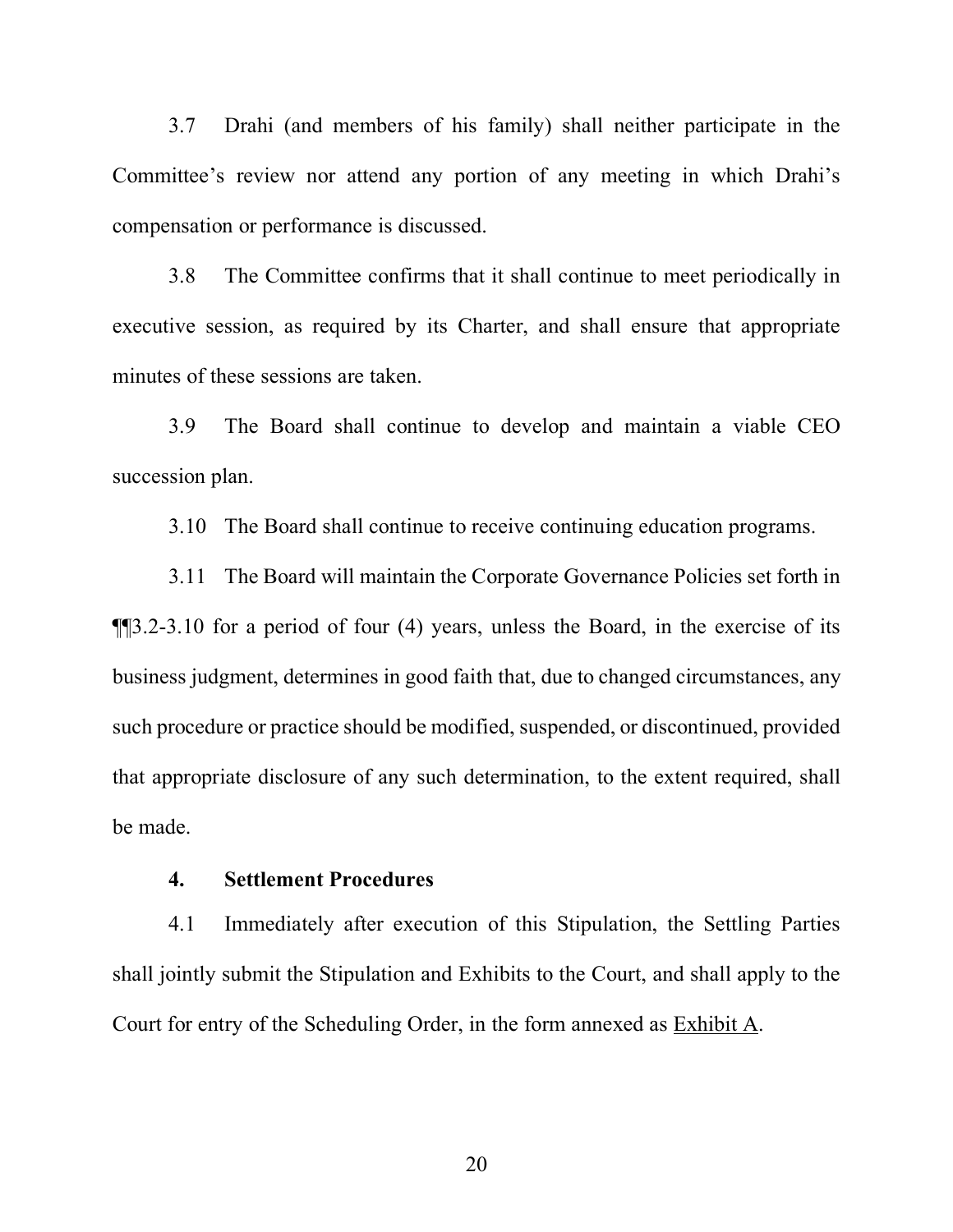4.2 In accordance with the Scheduling Order, the Company shall mail, or cause to be mailed, by first class U.S. mail or other mail service if mailed outside of the U.S., postage prepaid, the Notice, substantially in the form attached as Exhibit B, to Current Stockholders at their last known address appearing in the stock transfer records maintained by the Company. All Current Stockholders who are record holders of the Company common stock on behalf of beneficial owners shall be directed to forward the Notice promptly to the beneficial owners of those securities.

4.3 Altice USA shall pay any and all costs and expenses related to providing notice of the proposed Settlement ("Notice Costs") regardless of whether the Court declines to approve the Settlement or the Effective Date otherwise fails to occur. In no event shall Plaintiff, any other Altice USA stockholder, or any of their attorneys (including Plaintiff's Counsel) be responsible for any Notice Costs.

4.4 The Settling Parties and their attorneys agree to use their individual and collective best efforts to obtain Court approval of the Settlement. The Settling Parties and their attorneys further agree to use their individual and collective best efforts to effect, take, or cause to be taken all actions, and to do, or cause to be done, all things reasonably necessary, proper, or advisable under applicable laws, regulations, and agreements to consummate and make effective, as promptly as practicable, the Settlement provided for hereunder and the dismissal of the Action with prejudice. The Settling Parties and their attorneys agree to cooperate fully with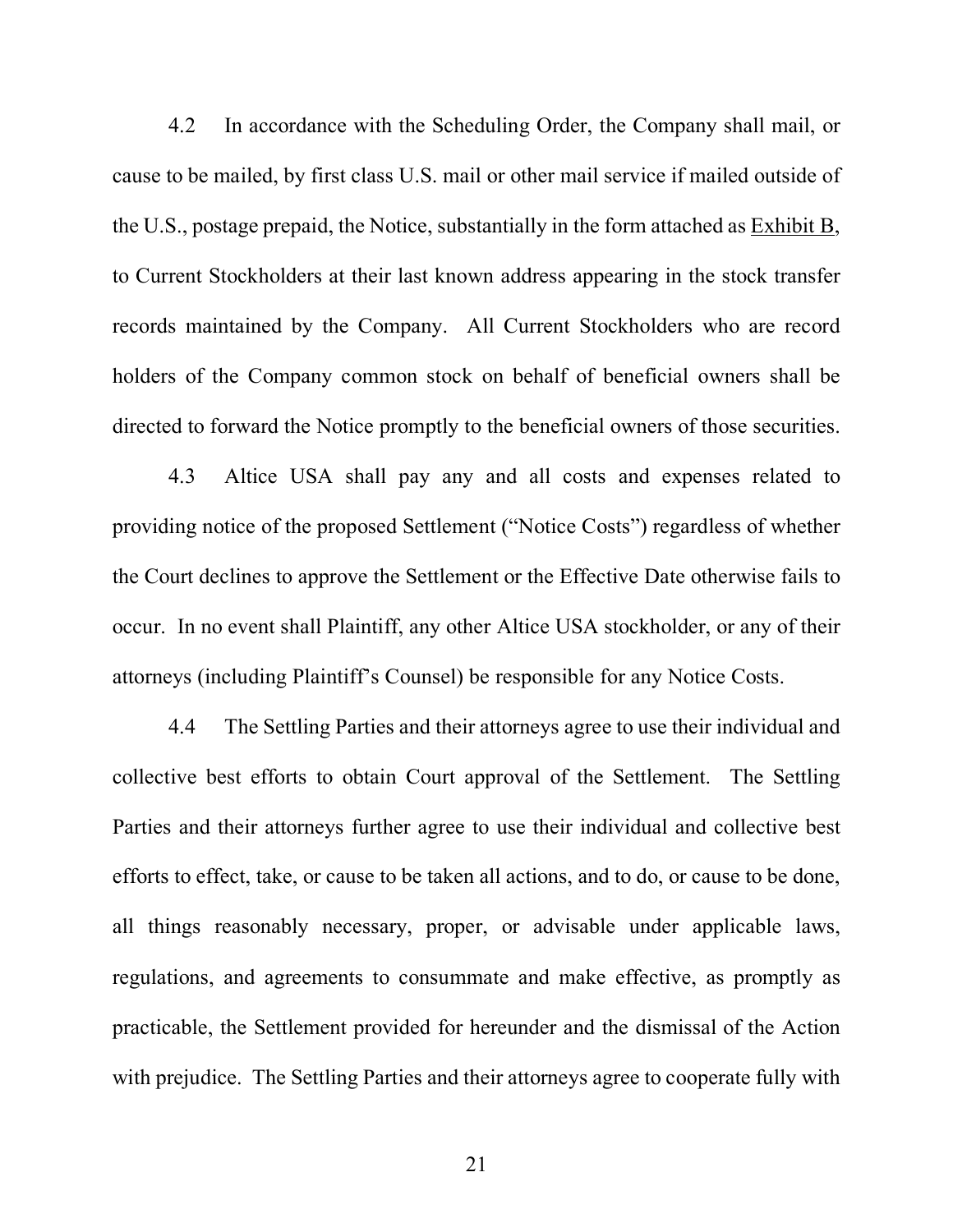one another in seeking the Court's approval of this Settlement and to use their best efforts to effect the consummation of the Settlement.

4.5 If the Settlement embodied in this Stipulation is approved by the Court, the Parties shall request that the Court enter the Order and Final Judgment, substantially in the form attached hereto as Exhibit C.

# **5. Releases**

5.1 Upon the Effective Date, as defined in ¶7.1, Plaintiff (acting on his own behalf and derivatively on behalf of Altice USA and its stockholders), all other stockholders of Altice USA, and Altice USA, for good and sufficient consideration, the receipt and adequacy of which are hereby acknowledged, shall be deemed to have, and by operation of law and the Order and Final Judgment shall have, fully, finally, and forever compromised, settled, released, resolved, relinquished, waived, and discharged and dismissed with prejudice each and every one of the Released Claims Against the Released Defendant Parties.

5.2 Upon the Effective Date, as defined in ¶7.1, the Plaintiff (acting on his own behalf and derivatively on behalf of Altice USA and its stockholders), all other stockholders of Altice USA, and Altice USA, for good and sufficient consideration, the receipt and adequacy of which are hereby acknowledged, shall be forever barred and enjoined from commencing, instituting, or prosecuting any of the Released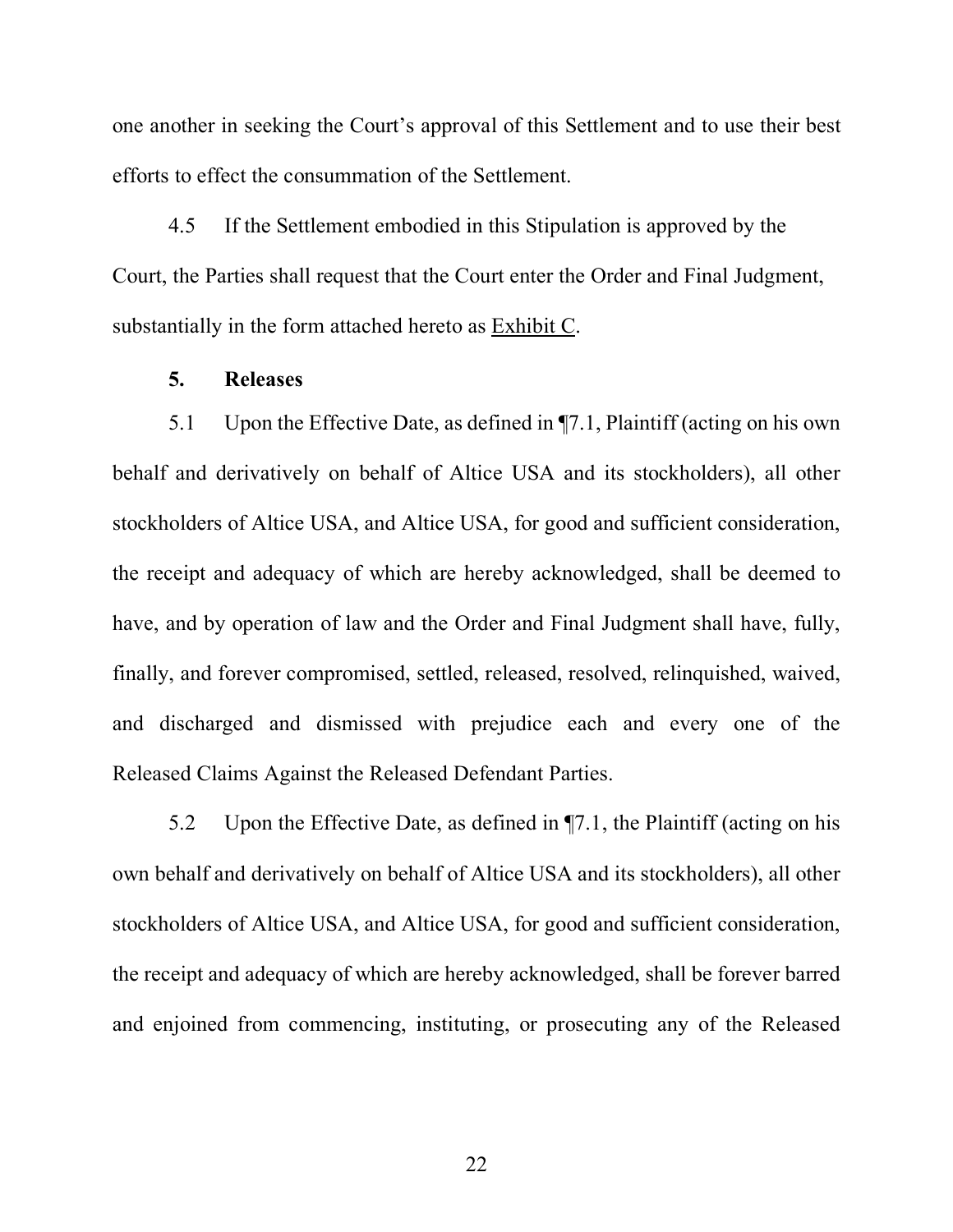Claims Against the Defendant Parties. Nothing herein shall in any way impair or restrict the rights of any Settling Party to enforce the Stipulation's terms.

5.3 Upon the Effective Date, as defined in ¶7.1, the Settling Defendants, for good and sufficient consideration, the receipt and adequacy of which are hereby acknowledged, shall be deemed to have, and by operation of law and the Order and Final Judgment shall have, fully, finally, and forever compromised, settled, released, resolved, relinquished, waived, and discharged and dismissed with prejudice each and every one of the Released Claims Against the Released Plaintiff Parties.

5.4 Upon the Effective Date, as defined in ¶7.1, the Settling Defendants for good and sufficient consideration, the receipt and adequacy of which are hereby acknowledged, shall be forever barred and enjoined from commencing, instituting, or prosecuting any of the Released Claims Against the Plaintiff Parties. Nothing herein shall in any way impair or restrict the rights of any Settling Party to enforce the Stipulation's terms.

# **6. Plaintiff's Counsel's Separately Negotiated Attorneys' Fees and Expenses**

6.1 After negotiating the principal terms of the Settlement, Plaintiff's Counsel and the Settling Defendants, acting by and through their counsel, separately negotiated the attorneys' fees and expenses the Settling Defendants and/or their insurers would pay to Plaintiff's Counsel. In light of the benefits conferred by Plaintiff's Counsel's efforts upon Altice USA and its stockholders, Altice USA,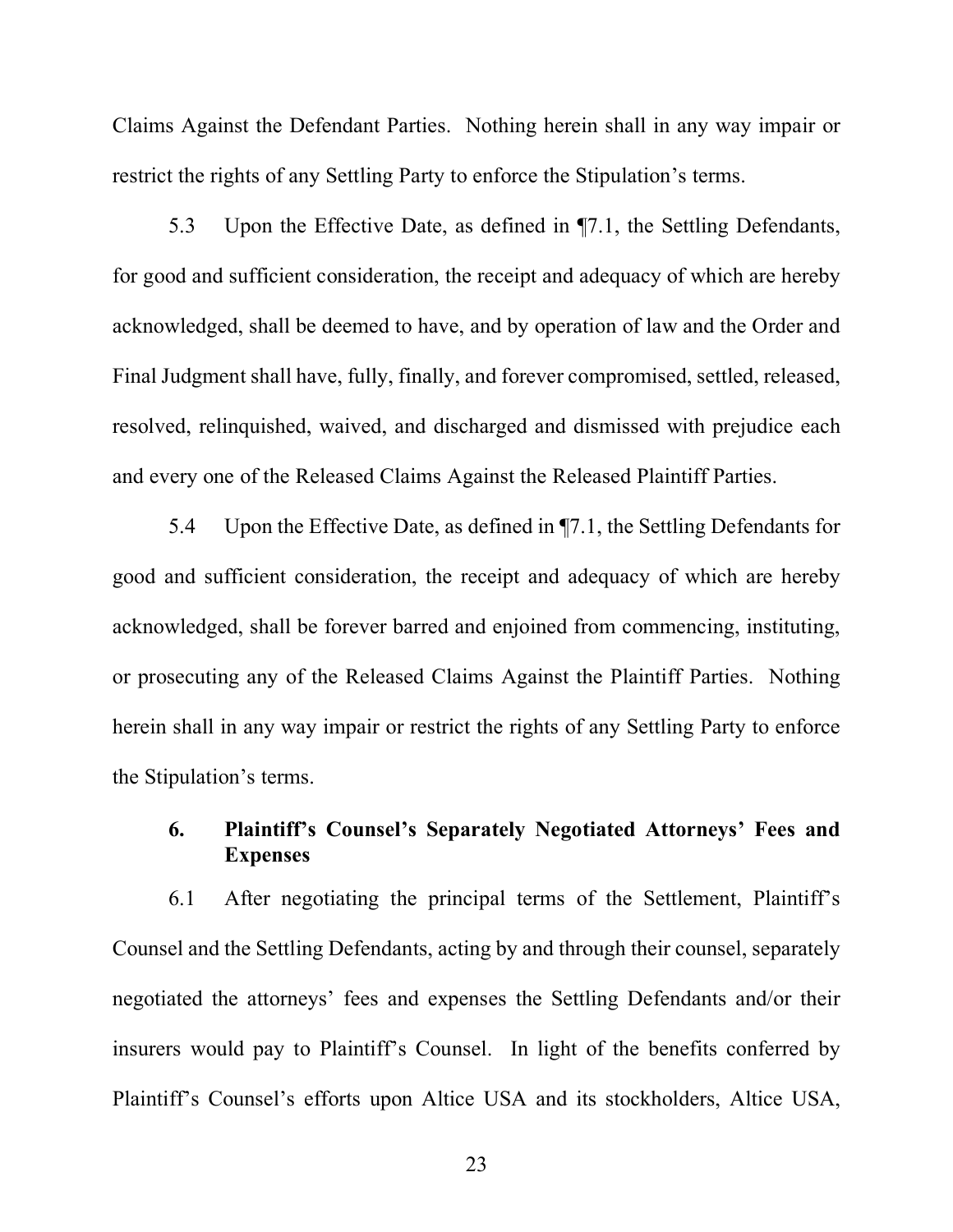acting by and through its Board, has agreed the Settling Defendants and/or their insurers will pay an all-in award of attorneys' fees and litigation expenses, in the amount of \$2,475,000 (the "Fee and Expense Amount"), based on the substantial benefits provided to Altice USA and the Company's stockholders from the Settlement and the prosecution of the Action. Plaintiff's Counsel intends to petition the Court for approval of an incentive award for Plaintiff which shall be paid out of any Fee and Expense Amount approved by the Court (the "Incentive Fee Award").

6.2 Subject to approval of the Order and Final Judgment, the separately negotiated Fee and Expense Amount shall be paid to Purcell & Lefkowitz LLP, as receiving agent for Plaintiff's Counsel, within fifteen (15) business days thereafter, notwithstanding the existence of any timely filed objections thereto, or potential for appeal therefrom, or collateral attack on the Settlement or any part thereof, subject to Plaintiff Counsel's several obligation to make appropriate refunds or repayments if, and when, as a result of any appeal and/or further proceedings on remand, or successful collateral attack, approval of the Settlement is denied or overturned. Neither Altice USA nor any other Released Defendant Parties shall have any obligations with respect to Plaintiff's Counsel's fees and/or expenses beyond the Fee and Expense Amount.

6.3 Except for any Incentive Fee Award for Plaintiff approved by the Court as referenced in ¶6.1, neither Plaintiff nor his counsel shall be liable for or obligated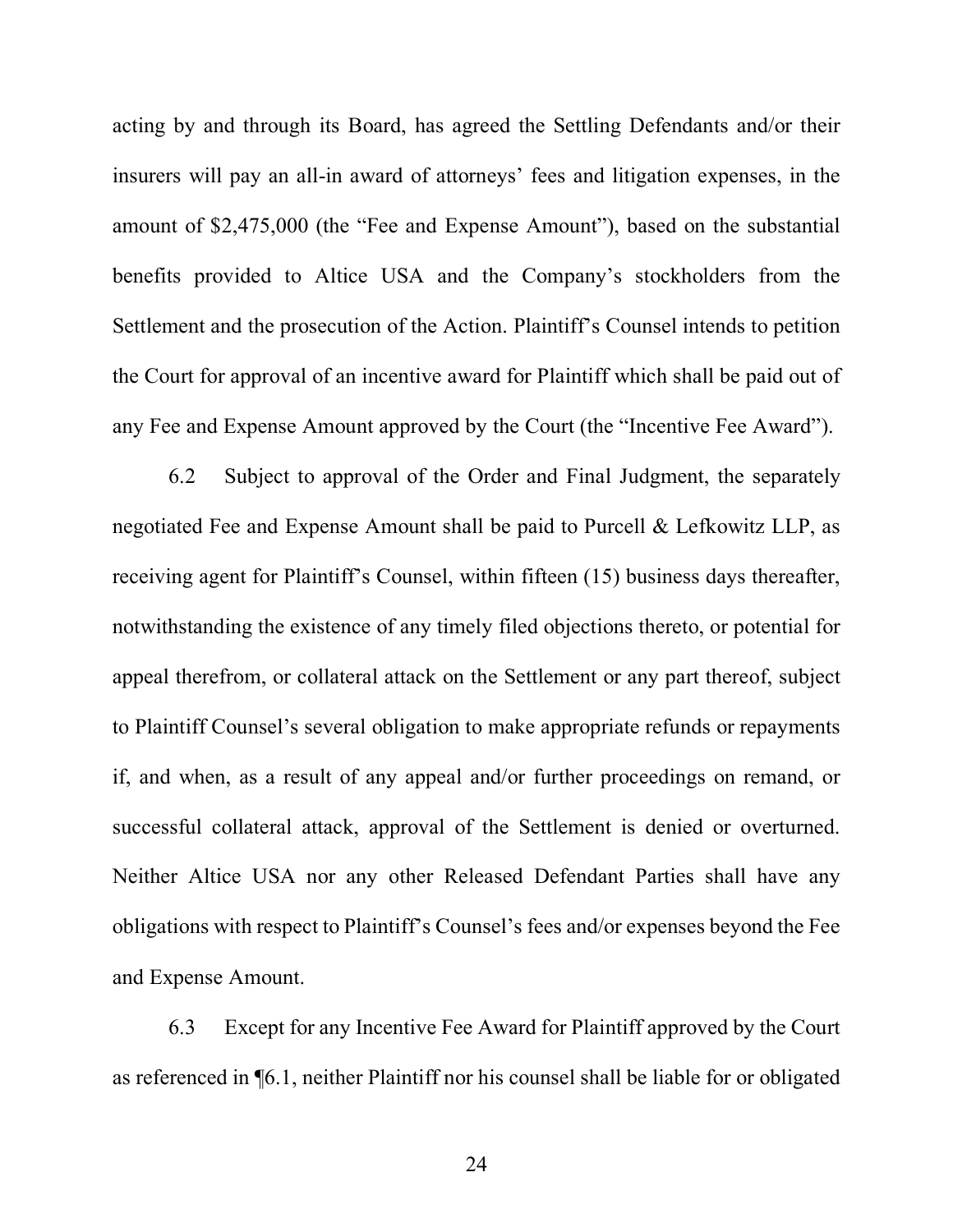to pay any fees, expenses, costs, or disbursements to, or incur any expenses on behalf of, any Person (including, without limitation, the Settling Defendants, Altice USA, or their counsel), directly or indirectly, in connection with the Action or the **Settlement** 

# **7. Conditions of Settlement; Effect of Disapproval, Cancellation, or Termination**

7.1 The Effective Date shall be conditioned on the occurrence of all of the following events:

(a) the Board's approval of the Settlement and each of its terms, including the separately negotiated Fee and Expense Amount;

(b) the Court has entered the Scheduling Order, substantially in the form of Exhibit A attached hereto; and the Court has entered the Order and Final Judgment, substantially in the form of Exhibit C attached hereto; and

(c) the Order and Final Judgment has become Final.

7.2 If any of the conditions specified in ¶7.1 are not met, then the Stipulation shall be canceled and terminated subject to the provisions of ¶7.4, unless counsel for the Settling Parties mutually agree in writing to proceed with an alternative or modified Stipulation and submit it for Court approval.

7.3 The Settling Parties shall each have the right to terminate the Settlement and this Stipulation, by providing written notice of their election to do so ("Termination Notice") to the other parties to this Stipulation within thirty (30) days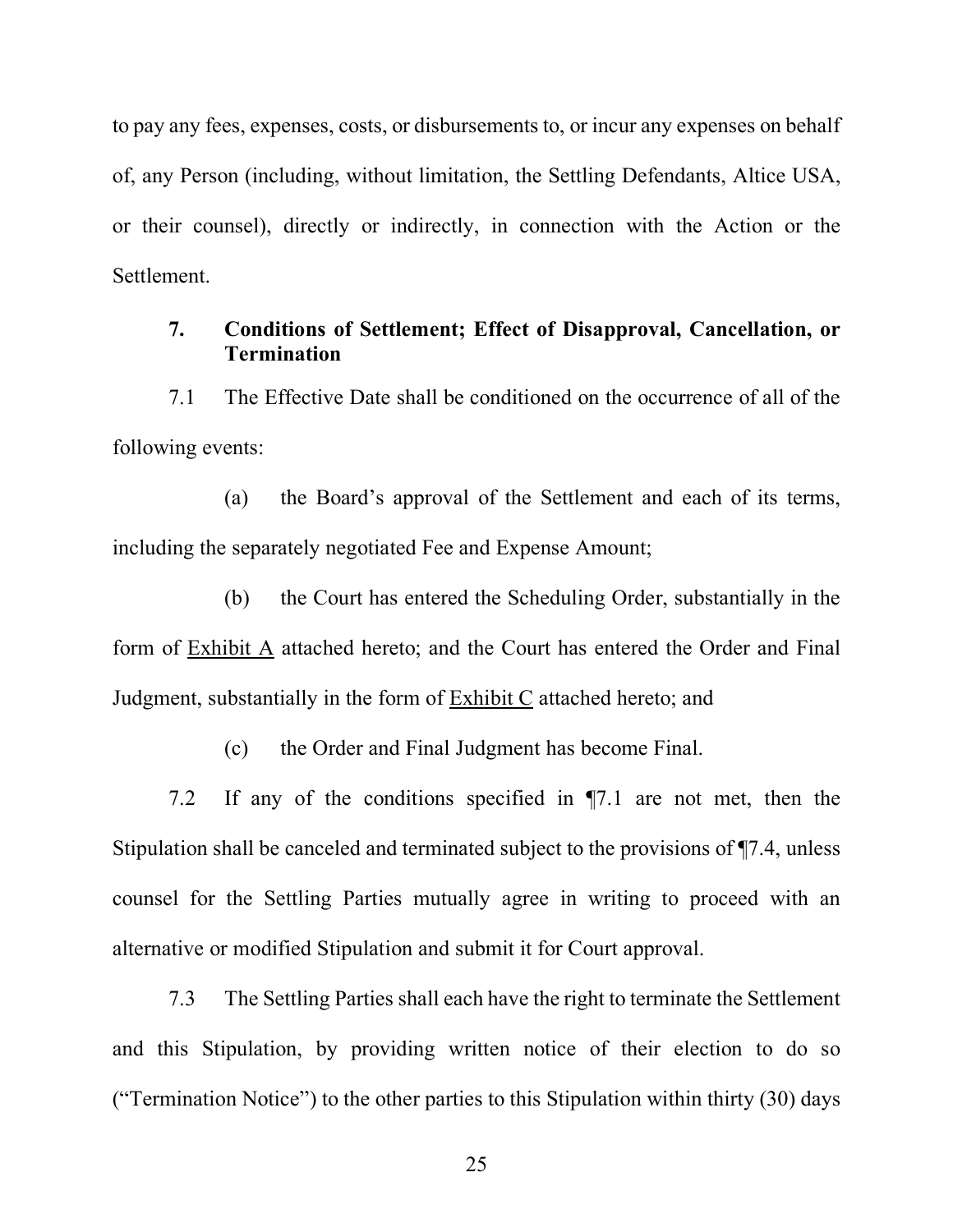of any of the following, which notice shall constitute grounds for termination of the Settlement: (a) the Court's refusal to enter the Scheduling Order in any material respect; (b) the Court's refusal to enter the Order and Final Judgment in any material respect as to the Settlement; or (c) the date upon which the Order and Final Judgment is modified or reversed in any material respect by the Delaware Supreme Court. The provisions of ¶7.4 below shall apply to any termination under this paragraph.

7.4 If for any reason this Stipulation is terminated, cancelled, or otherwise fails to become effective for any reason:

(a) The Settling Parties shall be restored to their respective positions that existed immediately prior to the date of execution of this Stipulation;

(b) All negotiations, proceedings, documents prepared, and statements made in connection with this Stipulation shall be without prejudice to the Settling Parties, shall not be deemed or construed to be an admission by a Settling Party of any act, matter, or proposition, and shall not be used in any manner for any purpose (other than to enforce the terms remaining in effect) in any subsequent proceeding in the Derivative Matters or in any other action or proceeding; and

(c) The terms and provisions of the Stipulation, with the exception of the provisions of ¶¶4.3 and 6.3, shall have no further force and effect with respect to the Settling Parties and shall not be used in the Derivative Matters or in any other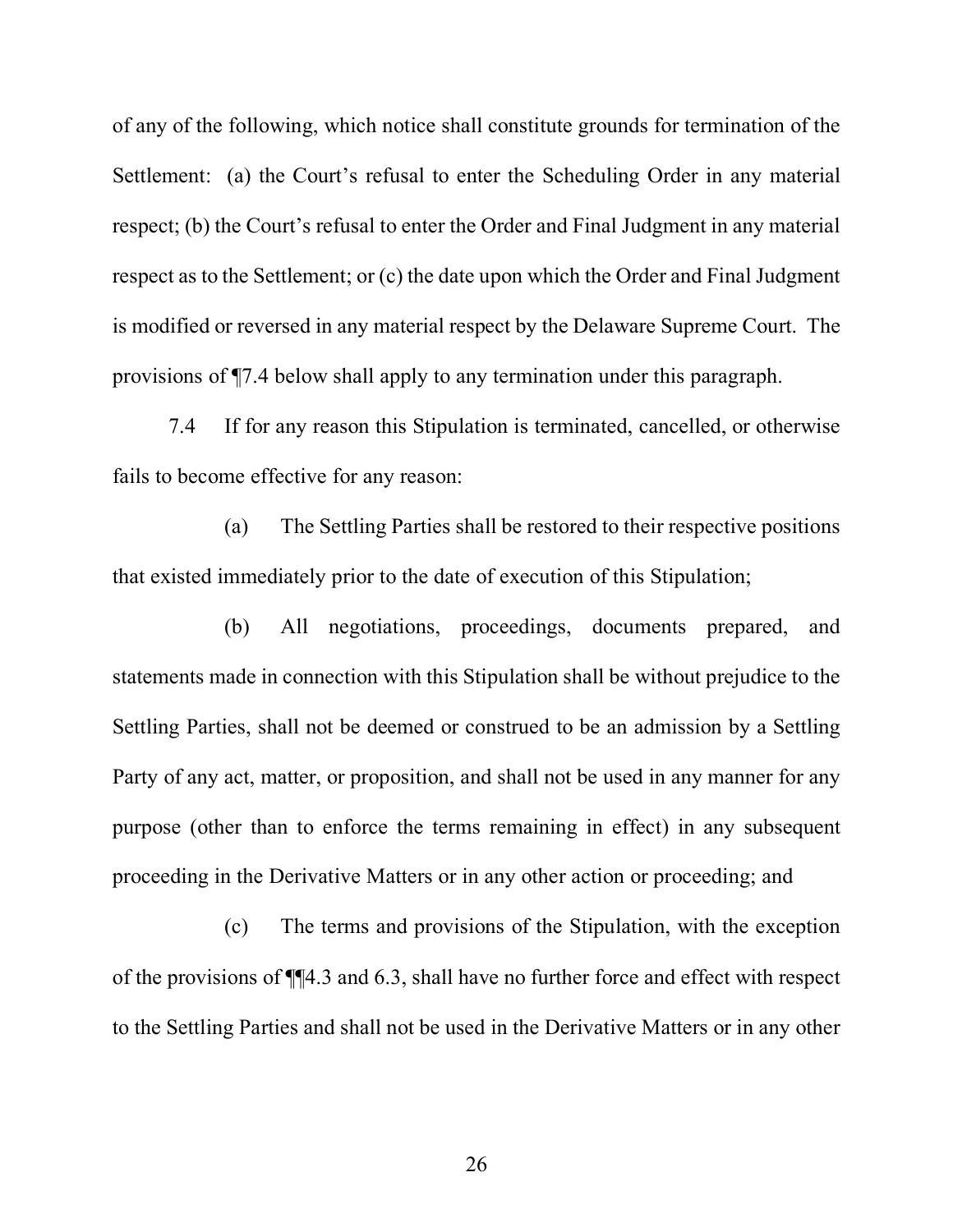proceeding for any purpose, and any judgment or orders entered by the Court in accordance with the Stipulation's terms shall be treated as vacated, *nunc pro tunc*.

7.5 No order of the Court or modification or reversal on appeal of any order of the Court concerning the amount of attorneys' fees, costs, and expenses awarded by the Court to Plaintiff's Counsel shall constitute grounds for cancellation or termination of the Stipulation, affect the enforceability of the Stipulation, or delay or preclude the Order and Final Judgment from becoming Final.

#### **8. Miscellaneous Provisions**

8.1 The Settling Parties (a) acknowledge that it is their intent to consummate the terms and conditions of this Stipulation; and (b) agree to cooperate to the extent reasonably necessary to effectuate and implement all terms and conditions of the Stipulation and to exercise their best efforts to accomplish the foregoing terms and conditions of the Stipulation.

8.2 The Settling Parties intend this Settlement to be a final and complete resolution of all disputes between the Plaintiff, Altice USA, and Current Stockholders on the one hand, and the Released Defendant Parties on the other hand, arising out of, based upon, or relating to, the Released Claims. The Settlement compromises claims that are contested and shall not be deemed an admission by any Settling Party or Released Party as to the merits of any claim, allegation, or defense. The Order and Final Judgment shall contain a finding that during the course of the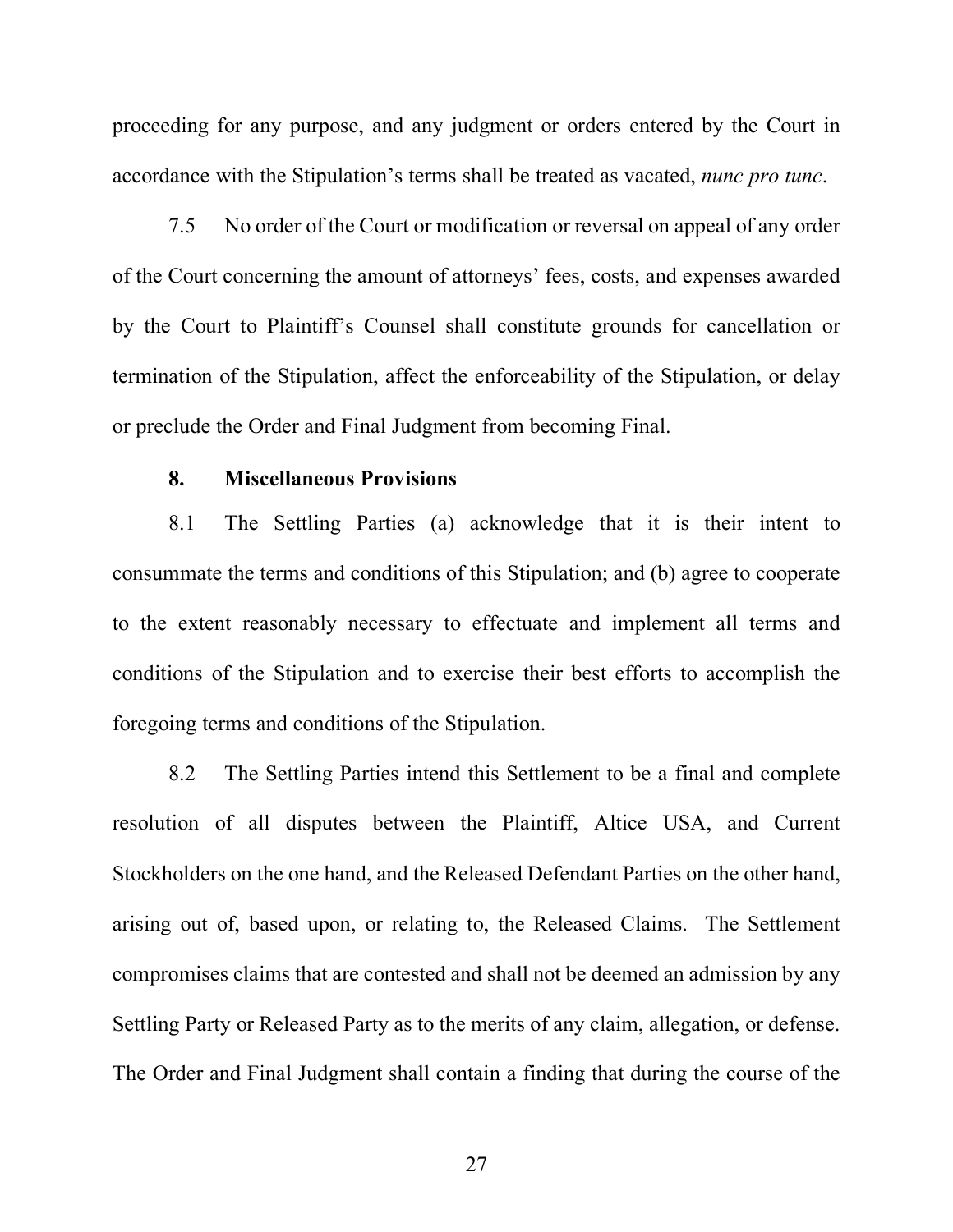litigation, the parties and their respective counsel at all times complied with the requirements of the Court's rules and all other similar laws relating to the institution, prosecution, defense, or settlement of the Derivative Matters. No Released Party shall assert any claims for violation of the Rules of the Court or any similar laws relating to the institution, prosecution, defense, or settlement of the Derivative Matters. The Settling Parties agree that the Released Claims are being settled voluntarily after consultation with experienced legal counsel who were fully competent to assess the strengths and weaknesses of their respective clients' claims or defenses.

8.5 Pending the Effective Date, the Settling Parties agree not to initiate any proceedings concerning the Released Claims other than those incident to the Settlement itself; provided, however, that Altice USA and the Settling Defendants may seek to prevent or stay any other action or claims brought seeking to assert any Released Claims. The Settling Parties further agree that the Action will be stayed other than to pursue approval of the Settlement until the Settlement is finally approved or terminated.

8.6 Neither the Stipulation nor the Settlement, including any Exhibits attached hereto, nor any act performed or document executed pursuant to or in furtherance of the Stipulation or the Settlement is or may be deemed to be or may be: (a) offered, attempted to be offered, or used in any way as a concession,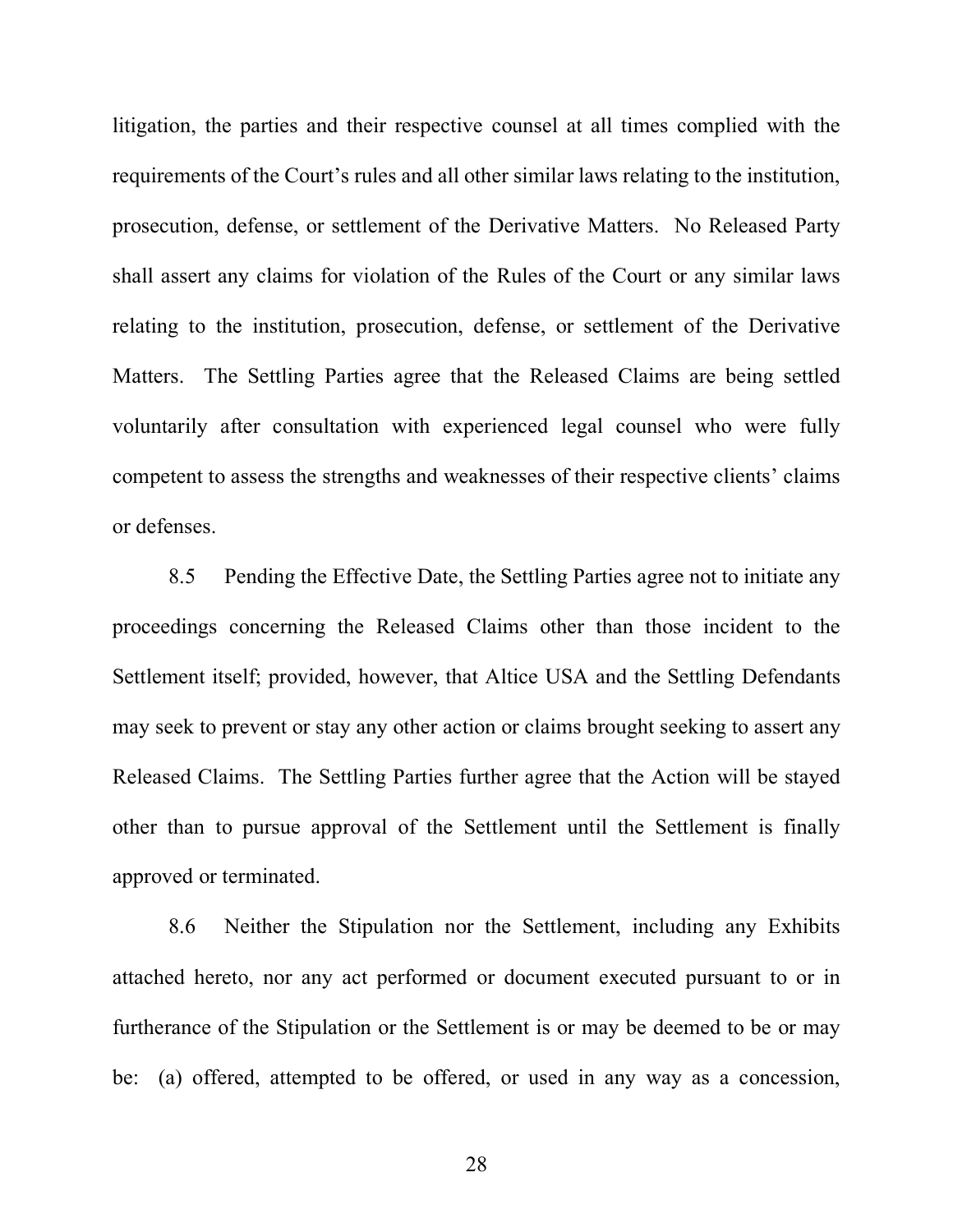admission, or evidence of the validity of any Released Claims, or of any fault, wrongdoing, or liability of the Released Parties; or (b) used as a presumption, admission, or evidence of any liability, fault, or omission of any of the Released Parties in any civil, criminal, administrative, or other proceeding in any court, administrative agency, tribunal, or other forum. Neither this Stipulation nor the Settlement shall be admissible in any proceeding for any purpose, except to enforce the terms of the Settlement, and except that the Released Parties may file or use the Stipulation, the Scheduling Order, or the Order and Final Judgment in any action that may be brought against them in order to support a defense or counterclaim based on principles of *res judicata*, collateral estoppel, full faith and credit, release, good faith settlement, standing, judgment bar or reduction, or any other theory of claim preclusion or issue preclusion or similar defense or counterclaim.

8.7 All designations and agreements made and orders entered during the course of the Action relating to the confidentiality of documents or information shall survive this Settlement. To avoid doubt, to the extent this Stipulation conflicts with Rule 5.1, Rule 5.1 controls.

8.8 All Exhibits to this Stipulation are material and integral parts hereof and are fully incorporated herein by this reference.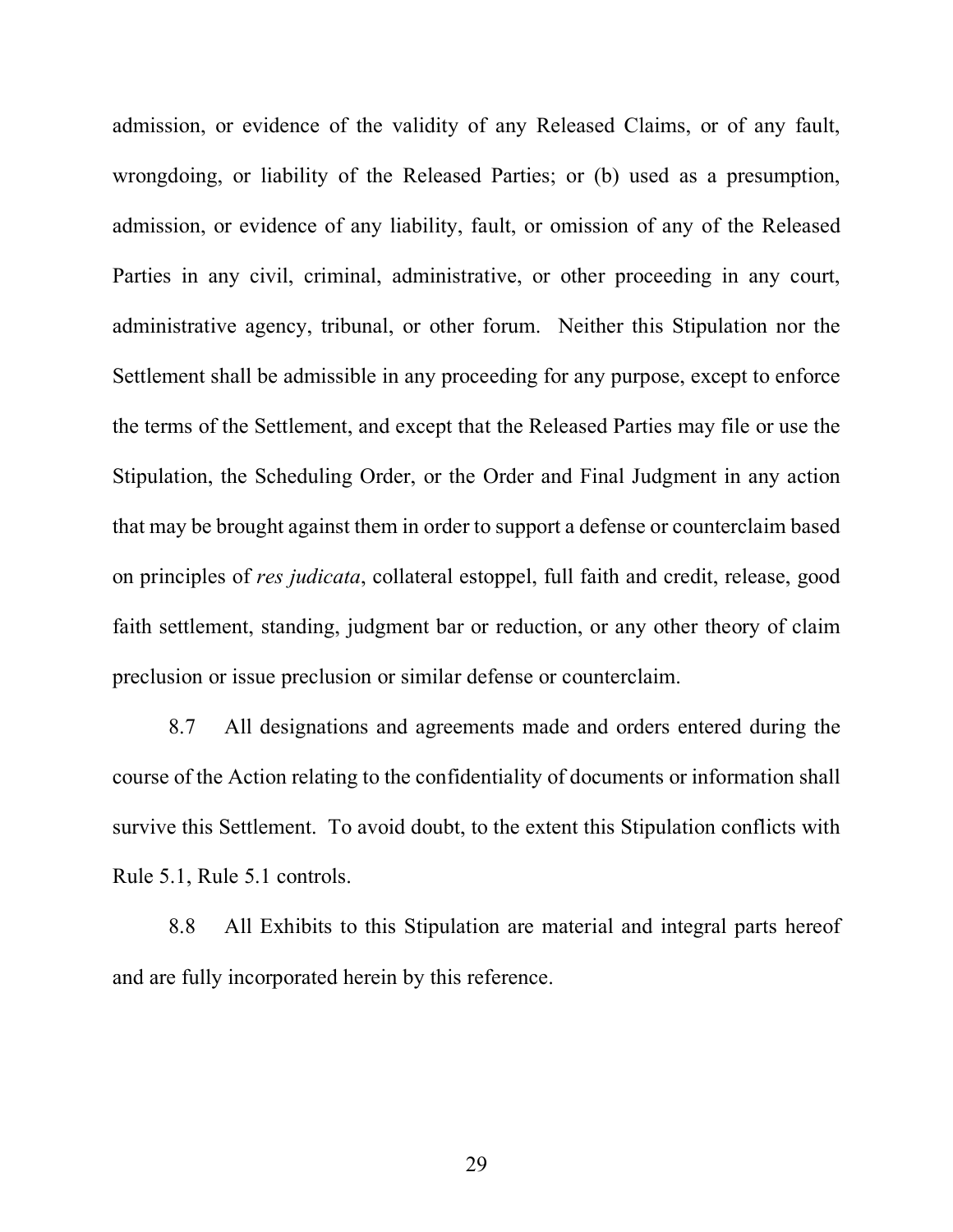8.9 This Stipulation may be amended or modified only by a written instrument signed by or on behalf of all Settling Parties or their respective successors-in-interest.

8.10 This Stipulation and the Exhibits attached hereto constitute the entire agreement among the Settling Parties and no representations, warranties, or inducements have been made to any Settling Party concerning the Stipulation and/or any of its Exhibits, other than the representations, warranties, and covenants contained and memorialized in such documents. The Stipulation supersedes and replaces any prior or contemporaneous writing, statement, or understanding pertaining to the Derivative Matters. It is understood by the Settling Parties that, except for matters expressly represented herein, the facts or law with respect to which this Stipulation is entered into may turn out to be other than or different from the facts now known to each party or believed by such party to be true; each party therefore expressly assumes the risk of facts or law turning out to be different, and agrees that this Stipulation shall be in all respects effective and not subject to termination by reason of any such different facts or law.

8.11 Except as otherwise provided herein, all parties, including all the Released Defendant Parties and the Released Plaintiff Parties shall bear their own fees, costs, and expenses.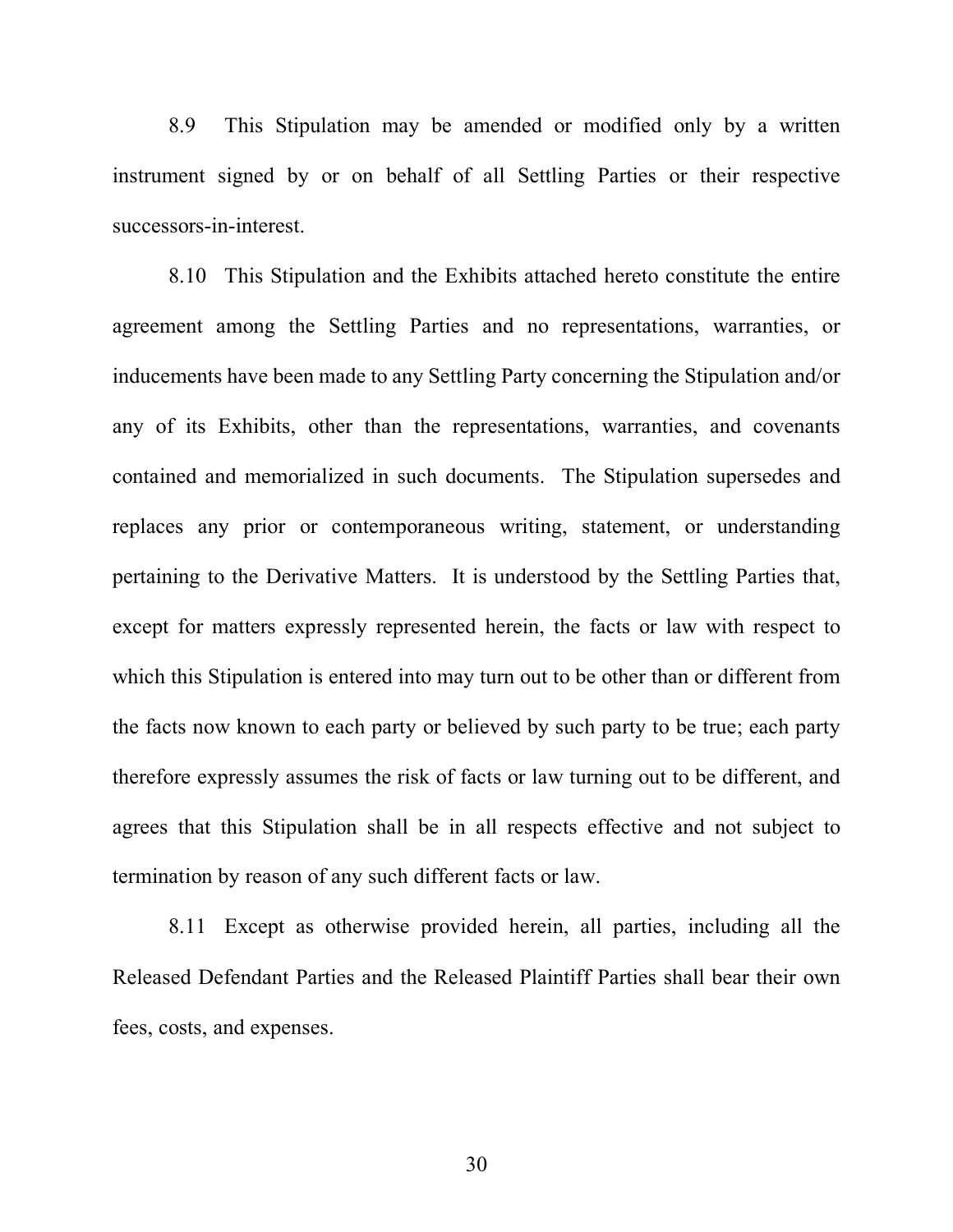8.12 Counsel for the Settling Parties are expressly authorized by their respective clients to take all appropriate actions required or permitted to be taken pursuant to the Stipulation to effectuate its terms and conditions.

8.13 Plaintiff represents and warrants that he has not assigned or transferred, or attempted to assign or transfer, to any Person any Released Claims or any portion thereof or interest therein.

8.14 Each counsel or other Person executing this Stipulation or any of its Exhibits on behalf of any party hereto hereby warrants that such Person has the full authority to do so.

8.15 Any failure by any party to this Stipulation to insist upon the strict performance by any other party of any of the provisions of the Stipulation shall not be deemed a waiver of any of the provisions, and such party, notwithstanding such failure, shall have the right thereafter to insist upon strict performance of all provisions of the Stipulation to be performed by such other party.

8.16 The Stipulation and Exhibits may be executed in one or more counterparts. A faxed or PDF signature shall be deemed an original signature for purposes of this Stipulation. All executed counterparts including facsimile and/or PDF counterparts shall be deemed to be one and the same instrument. A complete set of counterparts, either originally executed or copies thereof, shall be filed with the Court.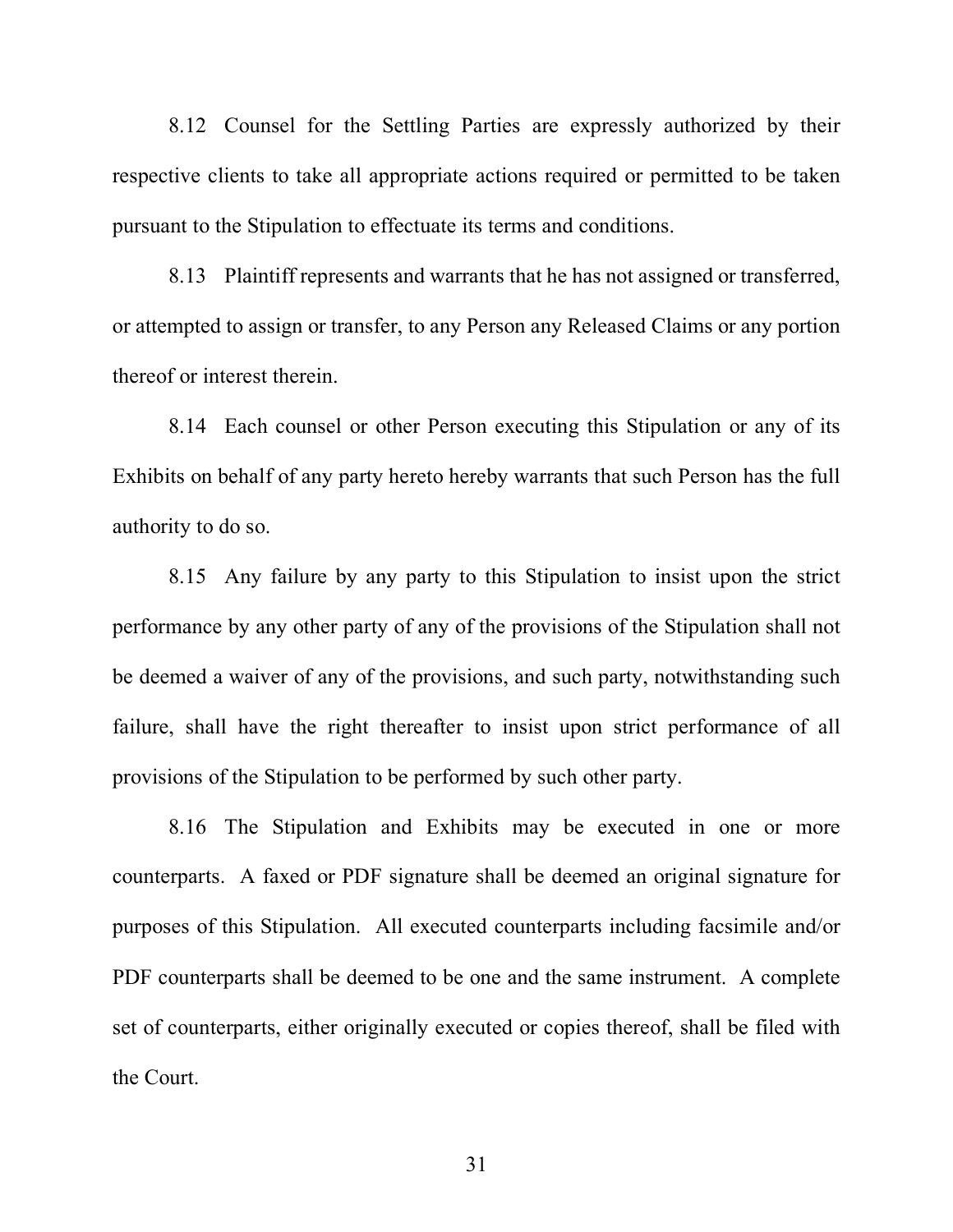8.17 This Stipulation shall be binding upon, and inure to the benefit of, the Settling Parties and the Released Parties and their respective successors, assigns, heirs, spouses, marital communities, executors, administrators, trustees in bankruptcy, and legal representatives.

8.18 Without affecting the finality of the Order and Final Judgment, entered in accordance with this Stipulation, the Court shall retain jurisdiction with respect to implementation and enforcement of the terms of the Stipulation, the Scheduling Order, and the Order and Final Judgment, and the Settling Parties hereto submit to the jurisdiction of the Court for purposes of implementing and enforcing the Settlement embodied in the Stipulation, the Scheduling Order, and the Order and Final Judgment, and for matters arising out of, concerning, or relating thereto.

8.19 This Stipulation shall survive any Change of Control of the Company, regardless of the effect a change in control will otherwise have on the Action or the Released Claims, including on the Corporate Governance Reforms provided for herein, to the extent they remain applicable following a Change of Control.

8.19 This Stipulation and the Exhibits hereto shall be considered to have been negotiated, executed, and delivered, and to be wholly performed, in the State of Delaware, and the rights and obligations of the Settling Parties to the Stipulation shall be construed and enforced in accordance with, and governed by, the internal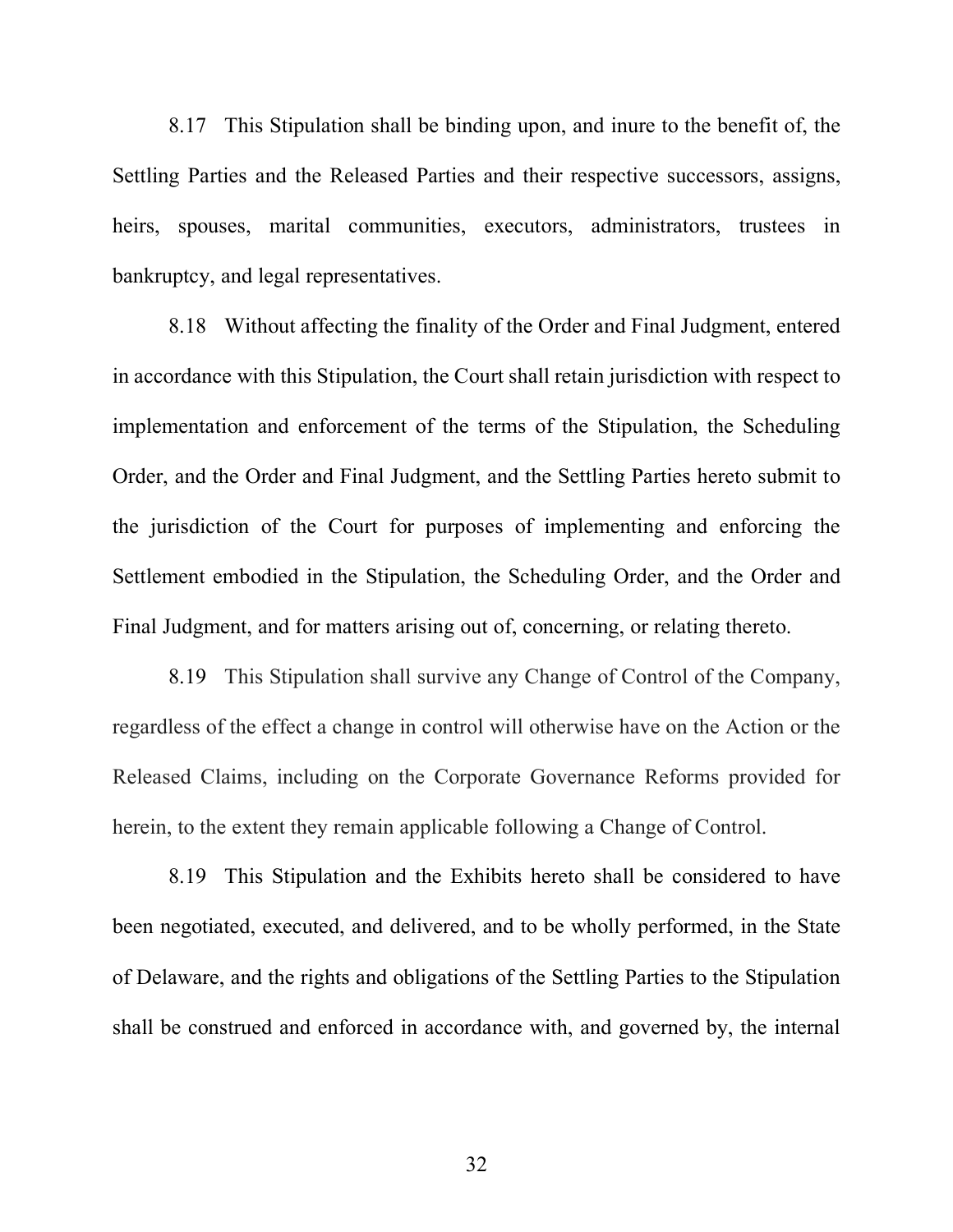substantive laws of the State of Delaware without giving effect to any choice-of-law principles.

8.20 The headings herein are used for the purpose of convenience only and are not meant to have legal effect.

8.21 Nothing in this Stipulation, or the negotiations relating thereto, is intended to or shall be deemed to constitute a waiver of any applicable privilege or immunity, including, without limitation, the attorney-client privilege, the joint defense privilege, or work product protection.

8.22 Without further order of the Court, the parties may agree to reasonable extensions of time to carry out any of the provisions in this Stipulation.

IN WITNESS WHEREOF, IT IS HEREBY AGREED, by the undersigned as of the date noted above.

### ANDREWS & SPRINGER LLC

*Of Counsel*:

Steven J. Purcell Robert H. Lefkowitz PURCELL & LEFKOWITZ LLP 200 Park Avenue, Suite 1700 New York, NY 10166 (212) 725-1000

*/s/ David M. Sborz* Peter B. Andrews (#4623) Craig J. Springer (#5529) David M. Sborz (#6203) 4001 Kennett Pike, Suite 250 Wilmington, DE 19807

*Counsel for Plaintiff*